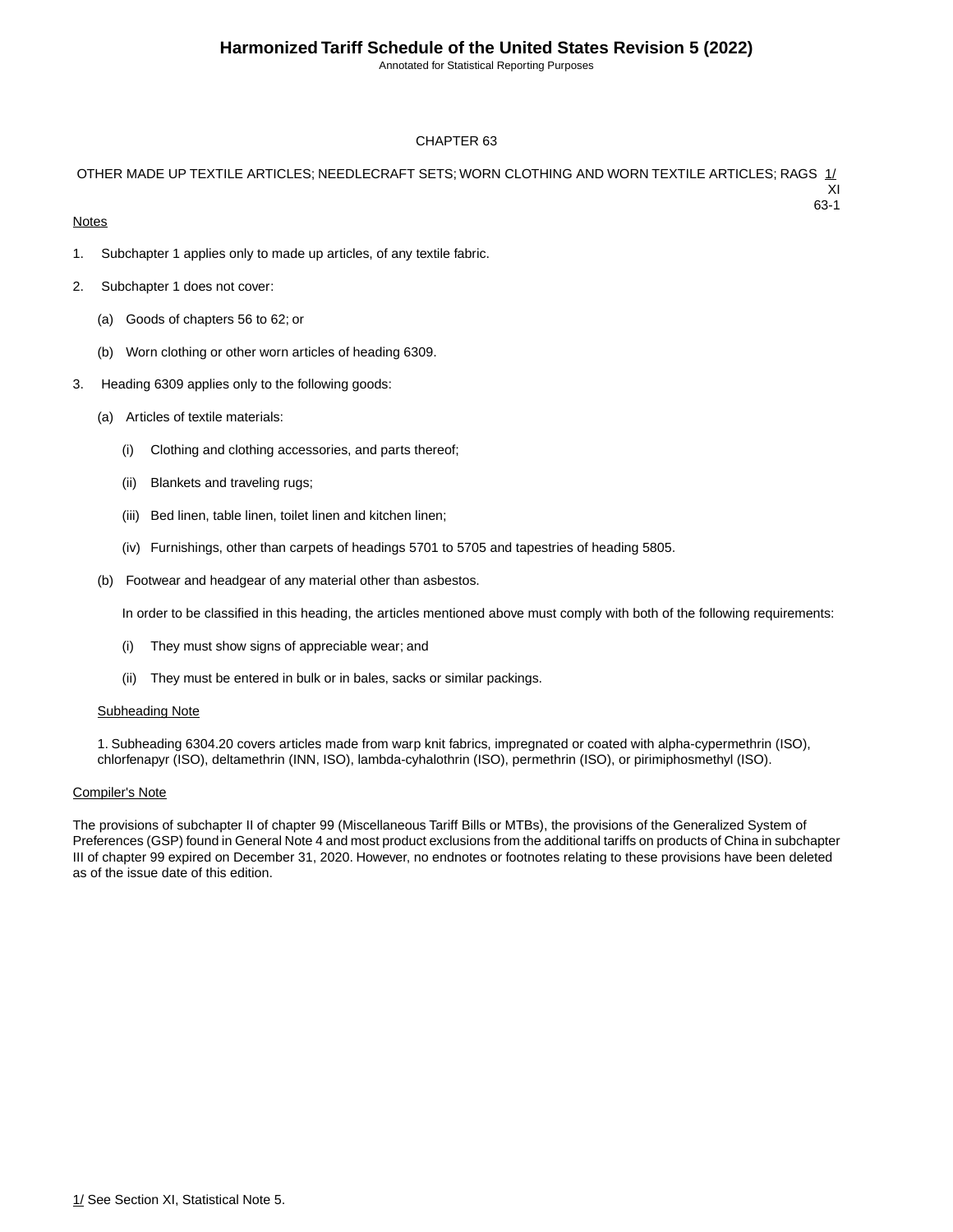Annotated for Statistical Reporting Purposes

| Heading/              | Stat.       |                                                              | Unit                          |                                    | Rates of Duty                                                                             |                     |
|-----------------------|-------------|--------------------------------------------------------------|-------------------------------|------------------------------------|-------------------------------------------------------------------------------------------|---------------------|
| Subheading            | Suf-<br>fix | Article Description                                          | of<br>Quantity                | General                            | 1<br>Special                                                                              | 2                   |
|                       |             | I. OTHER MADE UP TEXTILE ARTICLES                            |                               |                                    |                                                                                           |                     |
| 6301<br>6301.10.00 00 |             | Blankets and traveling rugs:                                 | No 11.4% <sup>1/1</sup><br>kg |                                    | Free (AU, BH, CL,<br>CO, E <sup>*</sup> , IL, JO, KR,<br>MA, OM, P, PA,                   | 77.5%               |
| 6301.20.00            |             | Blankets (other than electric blankets) and traveling rugs,  | .                             | $\mathsf{Free}^{\mathsf{2}\prime}$ | PE, S, SG)                                                                                | $$1.10/kg +$<br>60% |
|                       | 10          |                                                              | I No.<br>kg                   |                                    |                                                                                           |                     |
|                       | 20          |                                                              | m <sup>2</sup><br>kg          |                                    |                                                                                           |                     |
| 6301.30.00            |             | Blankets (other than electric blankets) and traveling rugs,  | .                             | $8.4\%$ <sup>3/</sup>              | Free (AU, BH, CL,<br>CO, IL, JO, KR,<br>MA, OM, P, PA,<br>PE, S, SG)                      | 30%                 |
|                       | 10          |                                                              | No.<br>kg                     |                                    |                                                                                           |                     |
|                       | 20          |                                                              | kg                            |                                    |                                                                                           |                     |
| 6301.40.00            |             | Blankets (other than electric blankets) and traveling rugs,  |                               | $8.5\%$ <sup>1/</sup>              | Free (AU, BH, CL,<br>CO, IL, JO, KR,<br>MA, OM, P, PA,                                    | 77.5%               |
|                       | 10          |                                                              | kg                            |                                    | PE, S, SG)                                                                                |                     |
|                       | 20          |                                                              | kg                            |                                    |                                                                                           |                     |
| 6301.90.00            |             |                                                              |                               | $7.2\%$ <sup>5/</sup>              | Free (AU, BH, CL,<br>CO, E <sup>*</sup> , IL, JO, KR,<br>MA, NP, OM, P,<br>PA, PE, S, SG) | 90%                 |
|                       | 10          |                                                              | kg                            |                                    |                                                                                           |                     |
|                       | 20          | Other:<br>Containing 85 percent or more by weight of silk or | No.<br>kg                     |                                    |                                                                                           |                     |
|                       | 30          |                                                              | No.<br>kg                     |                                    |                                                                                           |                     |
|                       |             |                                                              |                               |                                    |                                                                                           |                     |
|                       |             |                                                              |                               |                                    |                                                                                           |                     |
|                       |             |                                                              |                               |                                    |                                                                                           |                     |
|                       |             |                                                              |                               |                                    |                                                                                           |                     |
|                       |             |                                                              |                               |                                    |                                                                                           |                     |
|                       |             |                                                              |                               |                                    |                                                                                           |                     |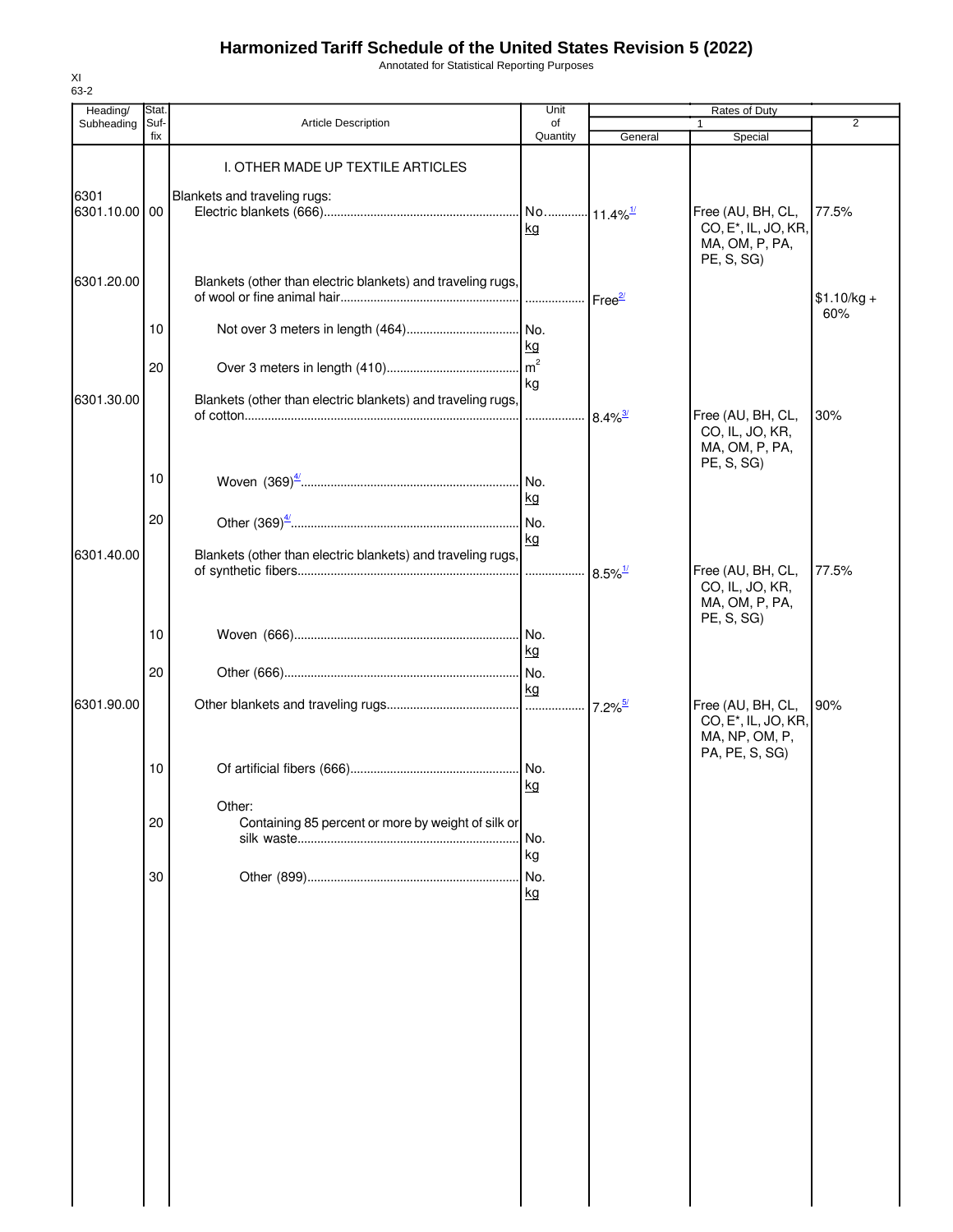Annotated for Statistical Reporting Purposes

| Heading/           | Stat.       |                                                                                                     | Unit             |                        | <b>Rates of Duty</b>                                             |                |
|--------------------|-------------|-----------------------------------------------------------------------------------------------------|------------------|------------------------|------------------------------------------------------------------|----------------|
| Subheading         | Suf-<br>fix | <b>Article Description</b>                                                                          | of<br>Quantity   | General                | Special                                                          | $\overline{2}$ |
| 6302<br>6302.10.00 |             | Bed linen, table linen, toilet linen and kitchen linen:                                             |                  | $6\%$ <sup>2/</sup>    | Free (AU, BH, CL,                                                | 25%            |
|                    |             |                                                                                                     |                  |                        | CO, E <sup>*</sup> , IL, JO, KR,<br>MA, OM, P, PA,<br>PE, S, SG) |                |
|                    | 05          | Of cotton:<br>Pillowcases and bolster cases (362) No.                                               | kg               |                        |                                                                  |                |
|                    | 08          |                                                                                                     | kg               |                        |                                                                  |                |
|                    | 15<br>20    |                                                                                                     | kg               |                        |                                                                  |                |
|                    |             | Other bed linen, printed:                                                                           | kg               |                        |                                                                  |                |
| 6302.21            |             | Of cotton:<br>Containing any embroidery, lace, braid, edging,<br>trimming, piping or applique work: |                  |                        |                                                                  |                |
| 6302.21.30         |             |                                                                                                     |                  |                        | Free (AU, BH, CL,<br>CO, IL, JO, KR,<br>MA, OM, P, PA,           | 90%            |
|                    | 10          | Pillowcases, other than bolster cases                                                               |                  |                        | PE, S, SG)                                                       |                |
|                    | 20          |                                                                                                     | kg<br>No.<br>kg  |                        |                                                                  |                |
|                    | 30          |                                                                                                     | No.<br>kg        |                        |                                                                  |                |
|                    | 40          |                                                                                                     | No.<br>kg        |                        |                                                                  |                |
| 6302.21.50         | 50          |                                                                                                     | No.<br>kg        | $20.9\%$ <sup>3/</sup> | Free (AU, BH, CL,                                                | 90%            |
|                    |             |                                                                                                     |                  |                        | CO, IL, JO, KR,<br>MA, OM, P, PA,<br>PE, S, SG)                  |                |
|                    | 10          | Pillowcases, other than bolster cases                                                               | No.<br>kg        |                        |                                                                  |                |
|                    | 20          |                                                                                                     | No.<br>kg        |                        |                                                                  |                |
|                    | 30          |                                                                                                     | No.<br>kg        |                        |                                                                  |                |
|                    | 40<br>50    |                                                                                                     | No.<br>kg<br>No. |                        |                                                                  |                |
|                    |             |                                                                                                     | kg               |                        |                                                                  |                |
|                    |             |                                                                                                     |                  |                        |                                                                  |                |
|                    |             |                                                                                                     |                  |                        |                                                                  |                |
|                    |             |                                                                                                     |                  |                        |                                                                  |                |
|                    |             |                                                                                                     |                  |                        |                                                                  |                |
|                    |             |                                                                                                     |                  |                        |                                                                  |                |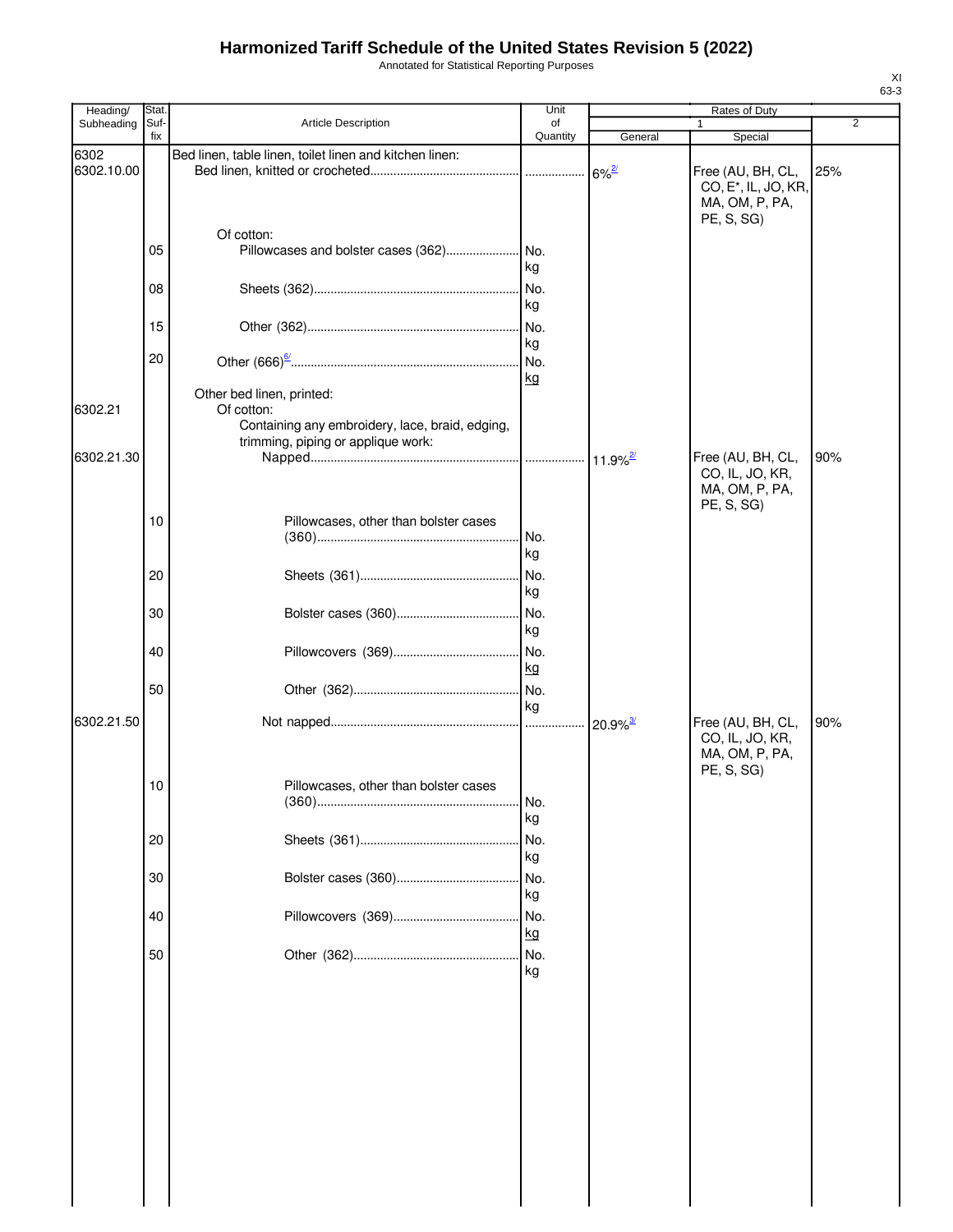Annotated for Statistical Reporting Purposes

| Heading/          | Stat. |                                                                | Unit      |                       | Rates of Duty                                                        |                |
|-------------------|-------|----------------------------------------------------------------|-----------|-----------------------|----------------------------------------------------------------------|----------------|
| Subheading        | Suf-  | Article Description                                            | of        |                       | 1                                                                    | $\overline{2}$ |
| 6302 (con.)       | fix   | Bed linen, table linen, toilet linen and kitchen linen: (con.) | Quantity  | General               | Special                                                              |                |
| 6302.21<br>(con.) |       | Other bed linen, printed: (con.)<br>Of cotton: (con.)          |           |                       |                                                                      |                |
|                   |       | Other:                                                         |           |                       |                                                                      |                |
| 6302.21.70        |       |                                                                |           |                       | Free (AU, BH, CL,<br>CO, IL, JO, KR,<br>MA, OM, P, PA,<br>PE, S, SG) | 25%            |
|                   | 10    | Pillowcases, other than bolster cases                          |           |                       |                                                                      |                |
|                   |       |                                                                | No.<br>kg |                       |                                                                      |                |
|                   | 20    |                                                                | No.       |                       |                                                                      |                |
|                   |       |                                                                | kg        |                       |                                                                      |                |
|                   |       |                                                                |           |                       |                                                                      |                |
|                   | 30    |                                                                | No.       |                       |                                                                      |                |
|                   |       |                                                                | kg        |                       |                                                                      |                |
|                   | 40    |                                                                | No.       |                       |                                                                      |                |
|                   |       |                                                                | kg        |                       |                                                                      |                |
|                   | 50    |                                                                | . No.     |                       |                                                                      |                |
|                   |       |                                                                | kg        |                       |                                                                      |                |
| 6302.21.90        |       |                                                                |           | $6.7\%$ <sup>3/</sup> | Free (AU, BH, CL,<br>CO, IL, JO, KR,<br>MA, OM, P, PA,<br>PE, S, SG) | 25%            |
|                   | 10    | Pillowcases, other than bolster cases                          |           |                       |                                                                      |                |
|                   |       |                                                                | No.       |                       |                                                                      |                |
|                   |       |                                                                | kg        |                       |                                                                      |                |
|                   |       |                                                                |           |                       |                                                                      |                |
|                   | 20    |                                                                | No.<br>kg |                       |                                                                      |                |
|                   |       |                                                                |           |                       |                                                                      |                |
|                   | 30    |                                                                | l No.     |                       |                                                                      |                |
|                   |       |                                                                | kg        |                       |                                                                      |                |
|                   | 40    |                                                                | No.       |                       |                                                                      |                |
|                   |       |                                                                | kg        |                       |                                                                      |                |
|                   | 50    |                                                                |           |                       |                                                                      |                |
|                   |       |                                                                | kg        |                       |                                                                      |                |
|                   |       |                                                                |           |                       |                                                                      |                |
|                   |       |                                                                |           |                       |                                                                      |                |
|                   |       |                                                                |           |                       |                                                                      |                |
|                   |       |                                                                |           |                       |                                                                      |                |
|                   |       |                                                                |           |                       |                                                                      |                |
|                   |       |                                                                |           |                       |                                                                      |                |
|                   |       |                                                                |           |                       |                                                                      |                |
|                   |       |                                                                |           |                       |                                                                      |                |
|                   |       |                                                                |           |                       |                                                                      |                |
|                   |       |                                                                |           |                       |                                                                      |                |
|                   |       |                                                                |           |                       |                                                                      |                |
|                   |       |                                                                |           |                       |                                                                      |                |
|                   |       |                                                                |           |                       |                                                                      |                |
|                   |       |                                                                |           |                       |                                                                      |                |
|                   |       |                                                                |           |                       |                                                                      |                |
|                   |       |                                                                |           |                       |                                                                      |                |
|                   |       |                                                                |           |                       |                                                                      |                |
|                   |       |                                                                |           |                       |                                                                      |                |
|                   |       |                                                                |           |                       |                                                                      |                |
|                   |       |                                                                |           |                       |                                                                      |                |
|                   |       |                                                                |           |                       |                                                                      |                |
|                   |       |                                                                |           |                       |                                                                      |                |
|                   |       |                                                                |           |                       |                                                                      |                |
|                   |       |                                                                |           |                       |                                                                      |                |
|                   |       |                                                                |           |                       |                                                                      |                |
|                   |       |                                                                |           |                       |                                                                      |                |
|                   |       |                                                                |           |                       |                                                                      |                |
|                   |       |                                                                |           |                       |                                                                      |                |
|                   |       |                                                                |           |                       |                                                                      |                |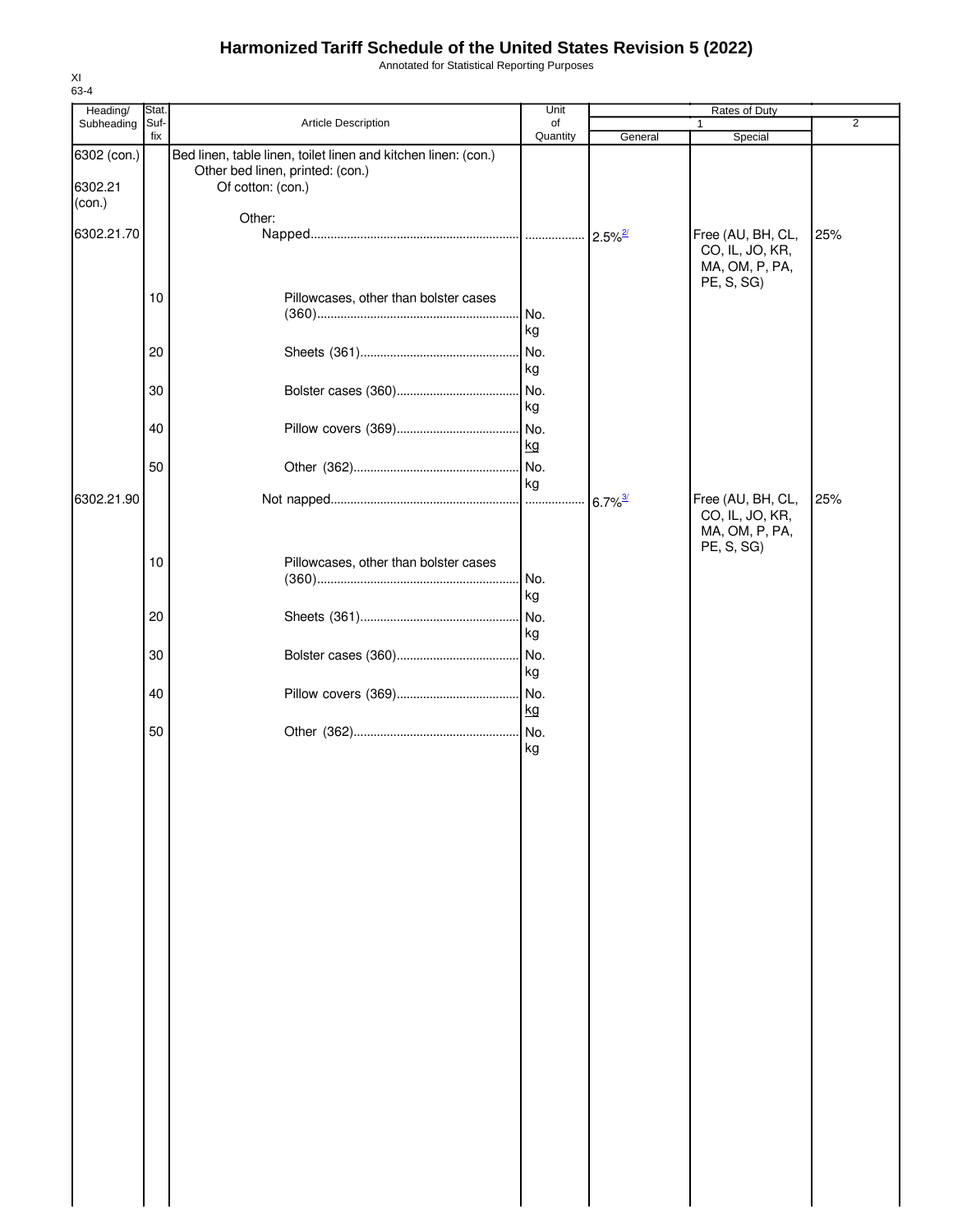Annotated for Statistical Reporting Purposes

| Heading/                             | Stat.       |                                                                                                                                                                              | Unit                 |                        | Rates of Duty                                                        |                |
|--------------------------------------|-------------|------------------------------------------------------------------------------------------------------------------------------------------------------------------------------|----------------------|------------------------|----------------------------------------------------------------------|----------------|
| Subheading                           | Suf-<br>fix | Article Description                                                                                                                                                          | of<br>Quantity       | General                | Special                                                              | $\overline{2}$ |
| 6302 (con.)<br>6302.22<br>6302.22.10 |             | Bed linen, table linen, toilet linen and kitchen linen: (con.)<br>Other bed linen, printed: (con.)<br>Of man-made fibers:<br>Containing any embroidery, lace, braid, edging, |                      |                        | Free (AU, BH, CL,                                                    | 90%            |
|                                      |             | Pillowcases, other than bolster cases:                                                                                                                                       |                      |                        | CO, IL, JO, KR,<br>MA, OM, P, PA,<br>PE, S, SG)                      |                |
|                                      | 10          |                                                                                                                                                                              | No.<br>kg            |                        |                                                                      |                |
|                                      | 20          | Sheets:                                                                                                                                                                      | No.<br><u>kg</u>     |                        |                                                                      |                |
|                                      | 30          |                                                                                                                                                                              | No.<br><u>kg</u>     |                        |                                                                      |                |
|                                      | 40          | Other:                                                                                                                                                                       | No.<br>kg            |                        |                                                                      |                |
|                                      | 50          |                                                                                                                                                                              | No.<br>kg            |                        |                                                                      |                |
| 6302.22.20                           | 60          |                                                                                                                                                                              | No.<br>kg            |                        |                                                                      |                |
|                                      |             |                                                                                                                                                                              | .                    | $11.4\%$ <sup>1/</sup> | Free (AU, BH, CL,<br>CO, IL, JO, KR,<br>MA, OM, P, PA,<br>PE, S, SG) | 77.5%          |
|                                      | 10          |                                                                                                                                                                              | <u>kg</u>            |                        |                                                                      |                |
|                                      | 20          |                                                                                                                                                                              | <u>kg</u><br>No.     |                        |                                                                      |                |
| 6302.29.00                           | 30          |                                                                                                                                                                              | kg<br>.              | $4.5\%$ <sup>2/</sup>  | Free (AU, BH, CL,                                                    | 90%            |
|                                      |             |                                                                                                                                                                              |                      |                        | CO, E <sup>*</sup> , IL, JO, KR,<br>MA, OM, P, PA,<br>PE, S, SG)     |                |
|                                      | 10          | Containing 85 percent or more by weight of silk or                                                                                                                           | N <sub>0</sub><br>kg |                        |                                                                      |                |
|                                      | 20          |                                                                                                                                                                              | No.<br>kg            |                        |                                                                      |                |
|                                      |             |                                                                                                                                                                              |                      |                        |                                                                      |                |
|                                      |             |                                                                                                                                                                              |                      |                        |                                                                      |                |
|                                      |             |                                                                                                                                                                              |                      |                        |                                                                      |                |
|                                      |             |                                                                                                                                                                              |                      |                        |                                                                      |                |
|                                      |             |                                                                                                                                                                              |                      |                        |                                                                      |                |
|                                      |             |                                                                                                                                                                              |                      |                        |                                                                      |                |
|                                      |             |                                                                                                                                                                              |                      |                        |                                                                      |                |
|                                      |             |                                                                                                                                                                              |                      |                        |                                                                      |                |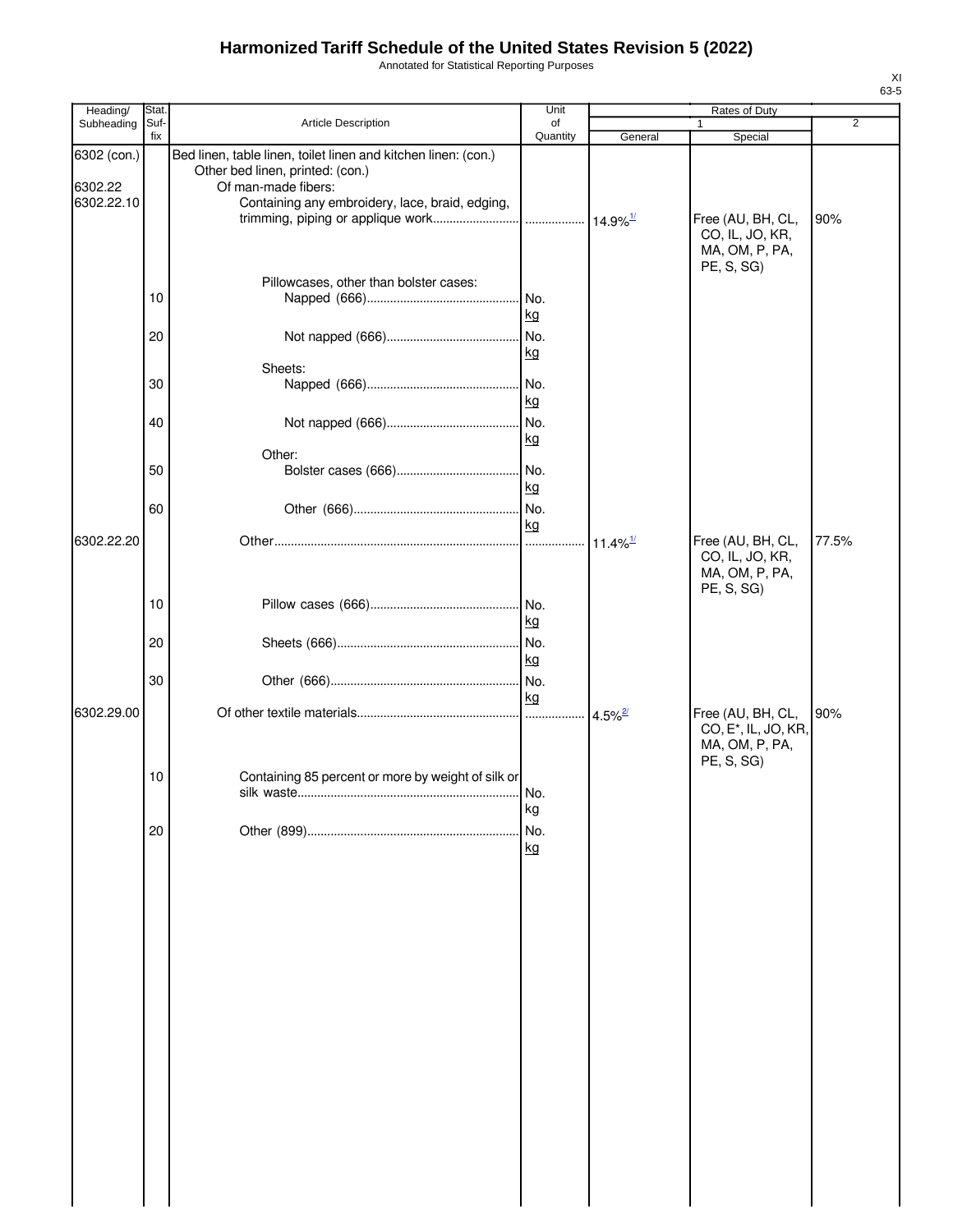Annotated for Statistical Reporting Purposes

| Heading/    | Stat. |                                                                | Unit     |                        | Rates of Duty                |                |
|-------------|-------|----------------------------------------------------------------|----------|------------------------|------------------------------|----------------|
| Subheading  | Suf-  | Article Description                                            | of       |                        | 1                            | $\overline{2}$ |
|             | fix   |                                                                | Quantity | General                | Special                      |                |
| 6302 (con.) |       | Bed linen, table linen, toilet linen and kitchen linen: (con.) |          |                        |                              |                |
| 6302.31     |       | Other bed linen:<br>Of cotton:                                 |          |                        |                              |                |
|             |       | Containing any embroidery, lace, braid, edging,                |          |                        |                              |                |
|             |       | trimming, piping or applique work:                             |          |                        |                              |                |
| 6302.31.30  |       |                                                                |          |                        | Free (AU, BH, CL,            | 90%            |
|             |       |                                                                |          |                        | CO, IL, JO, KR,              |                |
|             |       |                                                                |          |                        | MA, OM, P, PA,               |                |
|             |       |                                                                |          |                        | PE, S, SG)                   |                |
|             | 10    | Pillowcases, other than bolster cases                          |          |                        |                              |                |
|             |       |                                                                | No.      |                        |                              |                |
|             |       |                                                                | kg       |                        |                              |                |
|             | 20    |                                                                | No.      |                        |                              |                |
|             |       |                                                                | kg       |                        |                              |                |
|             | 30    |                                                                | No.      |                        |                              |                |
|             |       |                                                                | kg       |                        |                              |                |
|             | 40    |                                                                | No.      |                        |                              |                |
|             |       |                                                                |          |                        |                              |                |
|             |       |                                                                | kg       |                        |                              |                |
|             | 50    |                                                                | No.      |                        |                              |                |
|             |       |                                                                | kg       |                        |                              |                |
| 6302.31.50  |       |                                                                |          | $20.9\%$ <sup>2/</sup> | Free (AU, BH, CL,            | 90%            |
|             |       |                                                                |          |                        | CO, IL, JO, KR,              |                |
|             |       |                                                                |          |                        | MA, OM, P, PA,<br>PE, S, SG) |                |
|             | 10    | Pillowcases, other than bolster cases                          |          |                        |                              |                |
|             |       |                                                                | No.      |                        |                              |                |
|             |       |                                                                | kg       |                        |                              |                |
|             |       |                                                                |          |                        |                              |                |
|             | 20    |                                                                | No.      |                        |                              |                |
|             |       |                                                                | kg       |                        |                              |                |
|             | 30    |                                                                | No.      |                        |                              |                |
|             |       |                                                                | kg       |                        |                              |                |
|             | 40    |                                                                | No.      |                        |                              |                |
|             |       |                                                                | kg       |                        |                              |                |
|             | 50    |                                                                | No.      |                        |                              |                |
|             |       |                                                                | kg       |                        |                              |                |
|             |       |                                                                |          |                        |                              |                |
|             |       |                                                                |          |                        |                              |                |
|             |       |                                                                |          |                        |                              |                |
|             |       |                                                                |          |                        |                              |                |
|             |       |                                                                |          |                        |                              |                |
|             |       |                                                                |          |                        |                              |                |
|             |       |                                                                |          |                        |                              |                |
|             |       |                                                                |          |                        |                              |                |
|             |       |                                                                |          |                        |                              |                |
|             |       |                                                                |          |                        |                              |                |
|             |       |                                                                |          |                        |                              |                |
|             |       |                                                                |          |                        |                              |                |
|             |       |                                                                |          |                        |                              |                |
|             |       |                                                                |          |                        |                              |                |
|             |       |                                                                |          |                        |                              |                |
|             |       |                                                                |          |                        |                              |                |
|             |       |                                                                |          |                        |                              |                |
|             |       |                                                                |          |                        |                              |                |
|             |       |                                                                |          |                        |                              |                |
|             |       |                                                                |          |                        |                              |                |
|             |       |                                                                |          |                        |                              |                |
|             |       |                                                                |          |                        |                              |                |
|             |       |                                                                |          |                        |                              |                |
|             |       |                                                                |          |                        |                              |                |
|             |       |                                                                |          |                        |                              |                |
|             |       |                                                                |          |                        |                              |                |
|             |       |                                                                |          |                        |                              |                |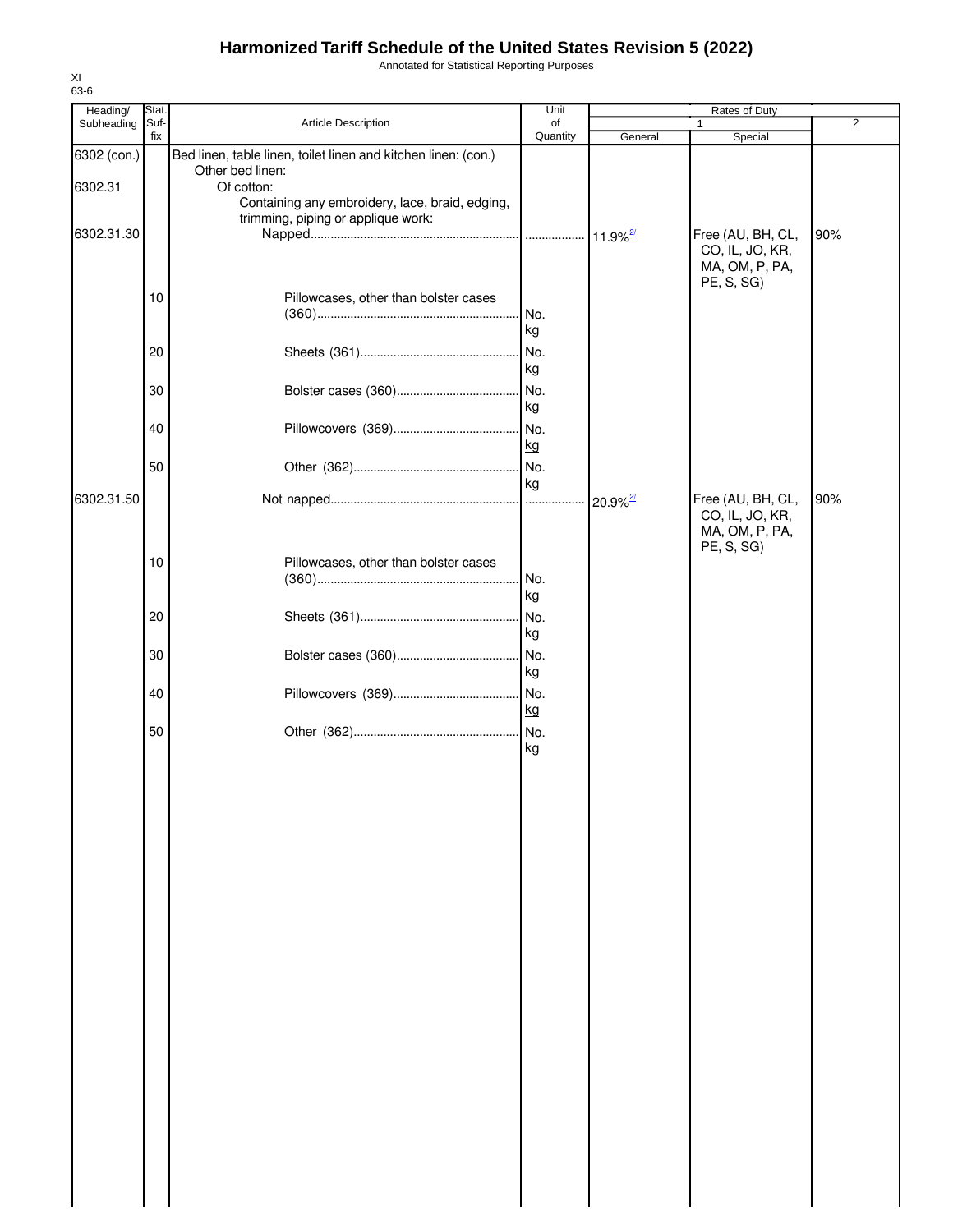Annotated for Statistical Reporting Purposes

| Heading/                         | Stat.       |                                                                                                                | Unit           |         | Rates of Duty                                                        |     |
|----------------------------------|-------------|----------------------------------------------------------------------------------------------------------------|----------------|---------|----------------------------------------------------------------------|-----|
| Subheading                       | Suf-<br>fix | Article Description                                                                                            | of<br>Quantity | General | $\mathbf{1}$<br>Special                                              | 2   |
| 6302 (con.)<br>6302.31<br>(con.) |             | Bed linen, table linen, toilet linen and kitchen linen: (con.)<br>Other bed linen: (con.)<br>Of cotton: (con.) |                |         |                                                                      |     |
| 6302.31.70                       |             | Other:                                                                                                         |                |         | Free (AU, BH, CL,<br>CO, IL, JO, KR,<br>MA, OM, P, PA,               | 25% |
|                                  | 10          | Pillowcases, other than bolster cases                                                                          | kg             |         | PE, S, SG)                                                           |     |
|                                  | 20          |                                                                                                                | No.<br>kg      |         |                                                                      |     |
|                                  | 30          |                                                                                                                | No.<br>kg      |         |                                                                      |     |
|                                  | 40          |                                                                                                                | <u>kg</u>      |         |                                                                      |     |
|                                  | 50          |                                                                                                                | kg             |         |                                                                      |     |
| 6302.31.90                       |             |                                                                                                                |                |         | Free (AU, BH, CL,<br>CO, IL, JO, KR,<br>MA, OM, P, PA,<br>PE, S, SG) | 25% |
|                                  | 10          | Pillowcases, other than bolster cases                                                                          | No.<br>kg      |         |                                                                      |     |
|                                  | 20          |                                                                                                                | kg             |         |                                                                      |     |
|                                  | 30          |                                                                                                                | kg             |         |                                                                      |     |
|                                  | 40          |                                                                                                                | <u>kg</u>      |         |                                                                      |     |
|                                  | 50          |                                                                                                                | kg             |         |                                                                      |     |
|                                  |             |                                                                                                                |                |         |                                                                      |     |
|                                  |             |                                                                                                                |                |         |                                                                      |     |
|                                  |             |                                                                                                                |                |         |                                                                      |     |
|                                  |             |                                                                                                                |                |         |                                                                      |     |
|                                  |             |                                                                                                                |                |         |                                                                      |     |
|                                  |             |                                                                                                                |                |         |                                                                      |     |
|                                  |             |                                                                                                                |                |         |                                                                      |     |
|                                  |             |                                                                                                                |                |         |                                                                      |     |
|                                  |             |                                                                                                                |                |         |                                                                      |     |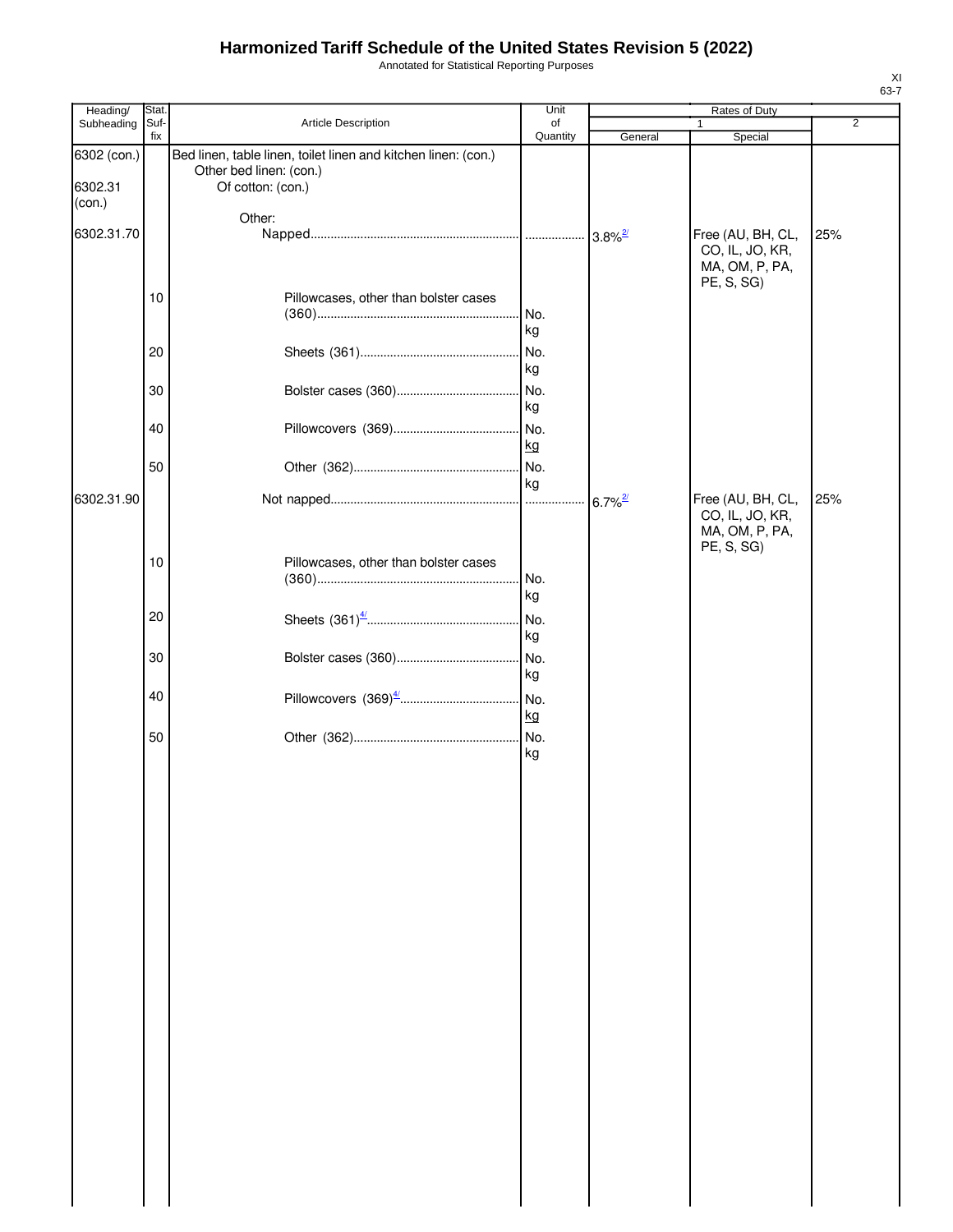Annotated for Statistical Reporting Purposes

| Heading/               | Stat.       |                                                                                                                  | Unit             |                        | Rates of Duty                                          |                |
|------------------------|-------------|------------------------------------------------------------------------------------------------------------------|------------------|------------------------|--------------------------------------------------------|----------------|
| Subheading             | Suf-<br>fix | Article Description                                                                                              | of<br>Quantity   | General                | 1<br>Special                                           | $\overline{2}$ |
| 6302 (con.)<br>6302.32 |             | Bed linen, table linen, toilet linen and kitchen linen: (con.)<br>Other bed linen: (con.)<br>Of man-made fibers: |                  |                        |                                                        |                |
| 6302.32.10             |             | Containing any embroidery, lace, braid, edging,                                                                  |                  |                        | Free (AU, BH, CL,<br>CO, IL, JO, KR,<br>MA, OM, P, PA, | 90%            |
|                        | 10          | Pillowcases, other than bolster cases:                                                                           | No.              |                        | PE, S, SG)                                             |                |
|                        | 20          |                                                                                                                  | kg<br>No.<br>kg  |                        |                                                        |                |
|                        | 30          | Sheets:                                                                                                          | No.              |                        |                                                        |                |
|                        | 40          |                                                                                                                  | kg<br>No.        |                        |                                                        |                |
|                        |             | Other:                                                                                                           | kg               |                        |                                                        |                |
|                        | 50<br>60    |                                                                                                                  | No.<br>kg<br>No. |                        |                                                        |                |
| 6302.32.20             |             |                                                                                                                  | kg               | $11.4\%$ <sup>1/</sup> | Free (AU, BH, CL,                                      | 77.5%          |
|                        |             |                                                                                                                  |                  |                        | CO, IL, JO, KR,<br>MA, OM, P, PA,<br>PE, S, SG)        |                |
|                        | 10          | Pillowcases, other than bolster cases:                                                                           | No.              |                        |                                                        |                |
|                        | 20          |                                                                                                                  | kg               |                        |                                                        |                |
|                        |             | Sheets:                                                                                                          | kg               |                        |                                                        |                |
|                        | 30          |                                                                                                                  | No.<br>kg        |                        |                                                        |                |
|                        | 40          |                                                                                                                  | No.<br>kg        |                        |                                                        |                |
|                        | 50          | Other:                                                                                                           | kg               |                        |                                                        |                |
|                        | 60          |                                                                                                                  | No.<br>kg        |                        |                                                        |                |
|                        |             |                                                                                                                  |                  |                        |                                                        |                |
|                        |             |                                                                                                                  |                  |                        |                                                        |                |
|                        |             |                                                                                                                  |                  |                        |                                                        |                |
|                        |             |                                                                                                                  |                  |                        |                                                        |                |
|                        |             |                                                                                                                  |                  |                        |                                                        |                |
|                        |             |                                                                                                                  |                  |                        |                                                        |                |
|                        |             |                                                                                                                  |                  |                        |                                                        |                |
|                        |             |                                                                                                                  |                  |                        |                                                        |                |
|                        |             |                                                                                                                  |                  |                        |                                                        |                |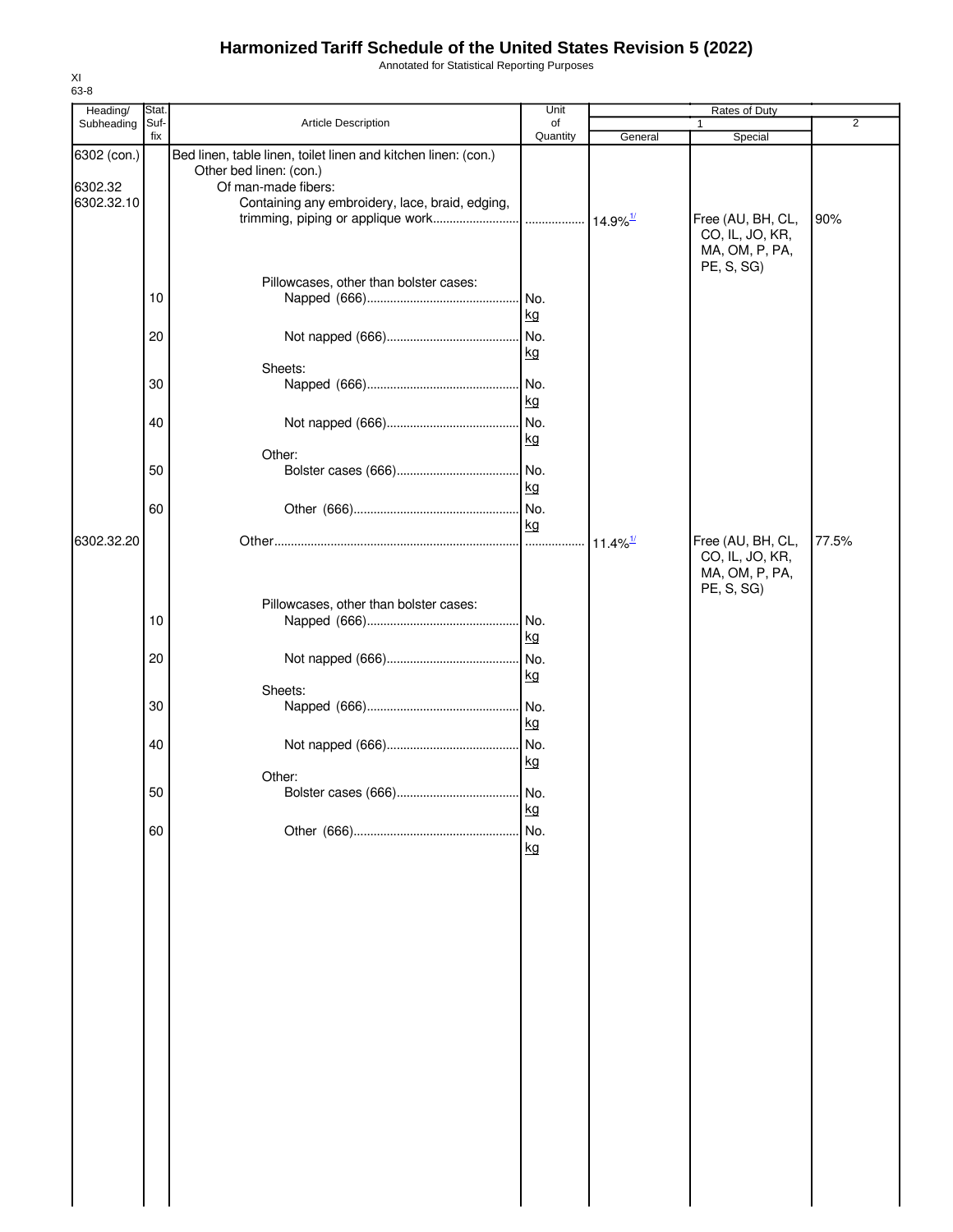Annotated for Statistical Reporting Purposes

| Heading/      | Stat.       |                                                                | Unit           |                       | Rates of Duty                                         |                |
|---------------|-------------|----------------------------------------------------------------|----------------|-----------------------|-------------------------------------------------------|----------------|
| Subheading    | Suf-<br>fix | Article Description                                            | of<br>Quantity | General               | $\mathbf{1}$<br>Special                               | $\overline{2}$ |
| 6302 (con.)   |             | Bed linen, table linen, toilet linen and kitchen linen: (con.) |                |                       |                                                       |                |
|               |             | Other bed linen: (con.)                                        |                |                       |                                                       |                |
| 6302.39.00    |             |                                                                |                | $4.3\%$ <sup>2/</sup> | Free (AU, BH, CL,                                     | 90%            |
|               |             |                                                                |                |                       | CO, E <sup>*</sup> , IL, JO, KR,<br>MA, OM, P, PA,    |                |
|               |             |                                                                |                |                       | PE, S, SG)                                            |                |
|               | 10          |                                                                |                |                       |                                                       |                |
|               |             |                                                                | kg             |                       |                                                       |                |
|               |             | Other:                                                         |                |                       |                                                       |                |
|               | 20          | Containing 85 percent or more by weight of                     | No.            |                       |                                                       |                |
|               |             |                                                                | kg             |                       |                                                       |                |
|               | 30          |                                                                | No.            |                       |                                                       |                |
|               |             |                                                                | kg             |                       |                                                       |                |
| 6302.40       |             | Table linen, knitted or crocheted:                             |                |                       |                                                       |                |
| 6302.40.10 00 |             |                                                                |                | $6.4\%$ <sup>2/</sup> | Free (AU, BH, CL,<br>CO, E <sup>*</sup> , IL, JO, KR, | 90%            |
|               |             |                                                                | kg             |                       | MA, OM, P, PA,                                        |                |
|               |             |                                                                |                |                       | PE, S, SG)                                            |                |
| 6302.40.20    |             |                                                                |                | $6.8\%$ <sup>2/</sup> | Free (AU, BH, CL,                                     | 90%            |
|               |             |                                                                |                |                       | CO, E <sup>*</sup> , IL, JO, KR,                      |                |
|               |             |                                                                |                |                       | MA, OM, P, PA,<br>PE, S, SG)                          |                |
|               | 10          |                                                                |                |                       |                                                       |                |
|               |             |                                                                | kg             |                       |                                                       |                |
|               | 20          |                                                                |                |                       |                                                       |                |
|               |             |                                                                | kg             |                       |                                                       |                |
|               |             |                                                                |                |                       |                                                       |                |
|               |             |                                                                |                |                       |                                                       |                |
|               |             |                                                                |                |                       |                                                       |                |
|               |             |                                                                |                |                       |                                                       |                |
|               |             |                                                                |                |                       |                                                       |                |
|               |             |                                                                |                |                       |                                                       |                |
|               |             |                                                                |                |                       |                                                       |                |
|               |             |                                                                |                |                       |                                                       |                |
|               |             |                                                                |                |                       |                                                       |                |
|               |             |                                                                |                |                       |                                                       |                |
|               |             |                                                                |                |                       |                                                       |                |
|               |             |                                                                |                |                       |                                                       |                |
|               |             |                                                                |                |                       |                                                       |                |
|               |             |                                                                |                |                       |                                                       |                |
|               |             |                                                                |                |                       |                                                       |                |
|               |             |                                                                |                |                       |                                                       |                |
|               |             |                                                                |                |                       |                                                       |                |
|               |             |                                                                |                |                       |                                                       |                |
|               |             |                                                                |                |                       |                                                       |                |
|               |             |                                                                |                |                       |                                                       |                |
|               |             |                                                                |                |                       |                                                       |                |
|               |             |                                                                |                |                       |                                                       |                |
|               |             |                                                                |                |                       |                                                       |                |
|               |             |                                                                |                |                       |                                                       |                |
|               |             |                                                                |                |                       |                                                       |                |
|               |             |                                                                |                |                       |                                                       |                |
|               |             |                                                                |                |                       |                                                       |                |
|               |             |                                                                |                |                       |                                                       |                |
|               |             |                                                                |                |                       |                                                       |                |
|               |             |                                                                |                |                       |                                                       |                |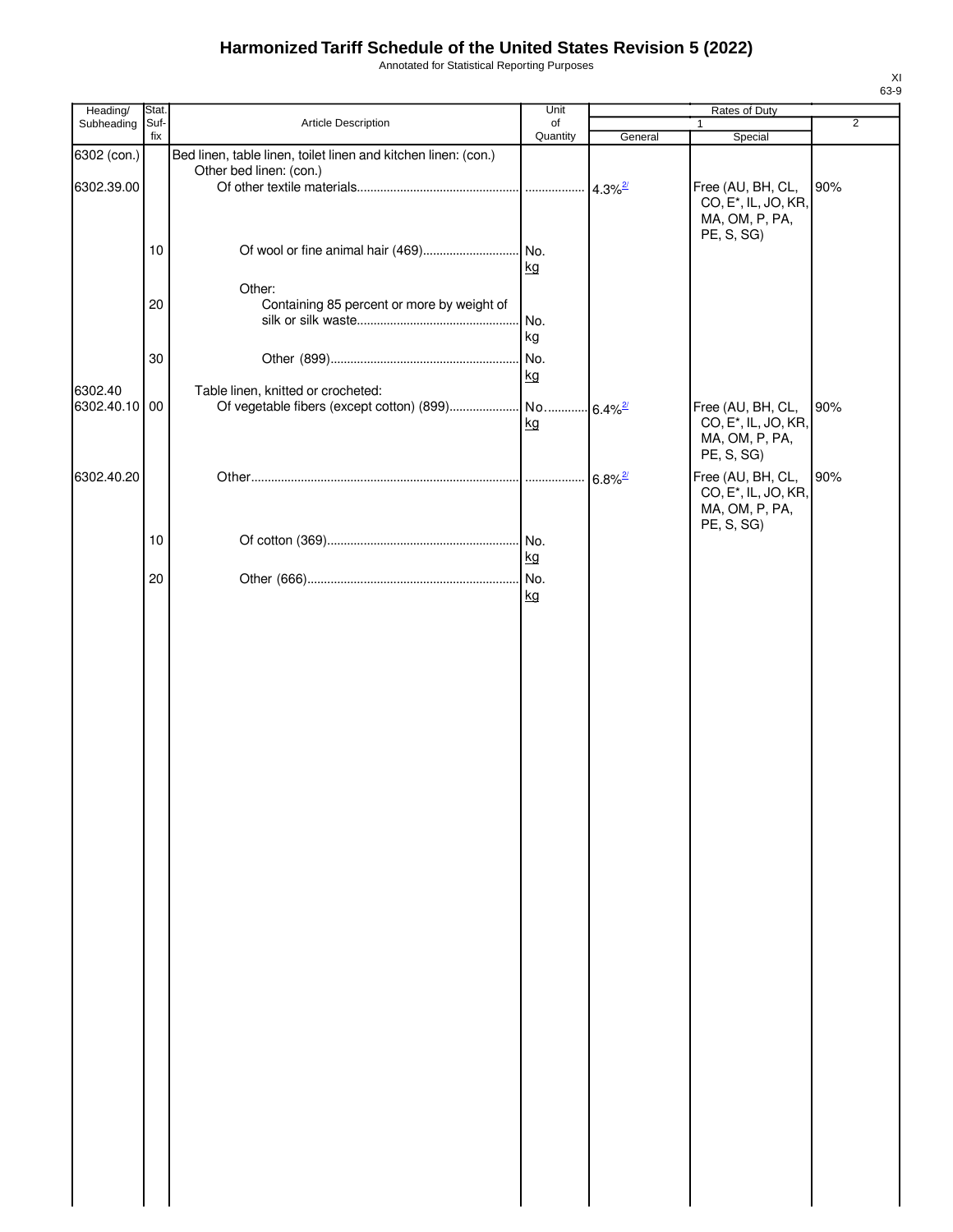Annotated for Statistical Reporting Purposes

| Heading/      | Stat.       |                                                                                      | Unit                        |                        | Rates of Duty                                                                      |                |
|---------------|-------------|--------------------------------------------------------------------------------------|-----------------------------|------------------------|------------------------------------------------------------------------------------|----------------|
| Subheading    | Suf-<br>fix | Article Description                                                                  | of<br>Quantity              |                        | 1                                                                                  | $\overline{2}$ |
| 6302 (con.)   |             | Bed linen, table linen, toilet linen and kitchen linen: (con.)<br>Other table linen: |                             | General                | Special                                                                            |                |
| 6302.51       |             | Of cotton:                                                                           |                             |                        |                                                                                    |                |
|               |             | Tablecloths and napkins:                                                             |                             |                        |                                                                                    |                |
| 6302.51.10 00 |             |                                                                                      | No 6.1% <sup>1/</sup><br>kg |                        | Free (AU, BH, CL,<br>CO, IL, JO, KR,<br>MA, OM, P, PA,<br>PE, S, SG)               | 30%            |
| 6302.51.20 00 |             | Other:                                                                               | No 4.8% <sup>2/</sup><br>kg |                        | Free (AU, BH, CL,<br>CO, IL, JO, KR,<br>MA, OM, P, PA,<br>PE, S, SG)               | 30%            |
| 6302.51.30 00 |             |                                                                                      | No 5.8% <sup>27</sup><br>kg |                        | Free (AU, BH, CL,<br>CO, IL, JO, KR,<br>MA, OM, P, PA,                             | 40%            |
| 6302.51.40 00 |             |                                                                                      | No<br>kg                    | $-6.3\%$ <sup>2/</sup> | PE, S, SG)<br>Free (AU, BH, CL,<br>CO, IL, JO, KR,<br>MA, OM, P, PA,               | 40%            |
| 6302.53.00    |             |                                                                                      |                             |                        | PE, S, SG)<br>Free (AU, BH, CL,<br>CO, IL, JO, KR,<br>MA, OM, P, PA,<br>PE, S, SG) | 90%            |
|               | 10          | Tablecloths and napkins:                                                             | No.<br>kg                   |                        |                                                                                    |                |
|               | 20          |                                                                                      | No.                         |                        |                                                                                    |                |
|               |             |                                                                                      | kg                          |                        |                                                                                    |                |
|               | 30          |                                                                                      | No.                         |                        |                                                                                    |                |
|               |             |                                                                                      | kg                          |                        |                                                                                    |                |
|               |             |                                                                                      |                             |                        |                                                                                    |                |
|               |             |                                                                                      |                             |                        |                                                                                    |                |
|               |             |                                                                                      |                             |                        |                                                                                    |                |
|               |             |                                                                                      |                             |                        |                                                                                    |                |
|               |             |                                                                                      |                             |                        |                                                                                    |                |
|               |             |                                                                                      |                             |                        |                                                                                    |                |
|               |             |                                                                                      |                             |                        |                                                                                    |                |
|               |             |                                                                                      |                             |                        |                                                                                    |                |
|               |             |                                                                                      |                             |                        |                                                                                    |                |
|               |             |                                                                                      |                             |                        |                                                                                    |                |
|               |             |                                                                                      |                             |                        |                                                                                    |                |
|               |             |                                                                                      |                             |                        |                                                                                    |                |
|               |             |                                                                                      |                             |                        |                                                                                    |                |
|               |             |                                                                                      |                             |                        |                                                                                    |                |
|               |             |                                                                                      |                             |                        |                                                                                    |                |
|               |             |                                                                                      |                             |                        |                                                                                    |                |
|               |             |                                                                                      |                             |                        |                                                                                    |                |
|               |             |                                                                                      |                             |                        |                                                                                    |                |
|               |             |                                                                                      |                             |                        |                                                                                    |                |
|               |             |                                                                                      |                             |                        |                                                                                    |                |
|               |             |                                                                                      |                             |                        |                                                                                    |                |
|               |             |                                                                                      |                             |                        |                                                                                    |                |
|               |             |                                                                                      |                             |                        |                                                                                    |                |
|               |             |                                                                                      |                             |                        |                                                                                    |                |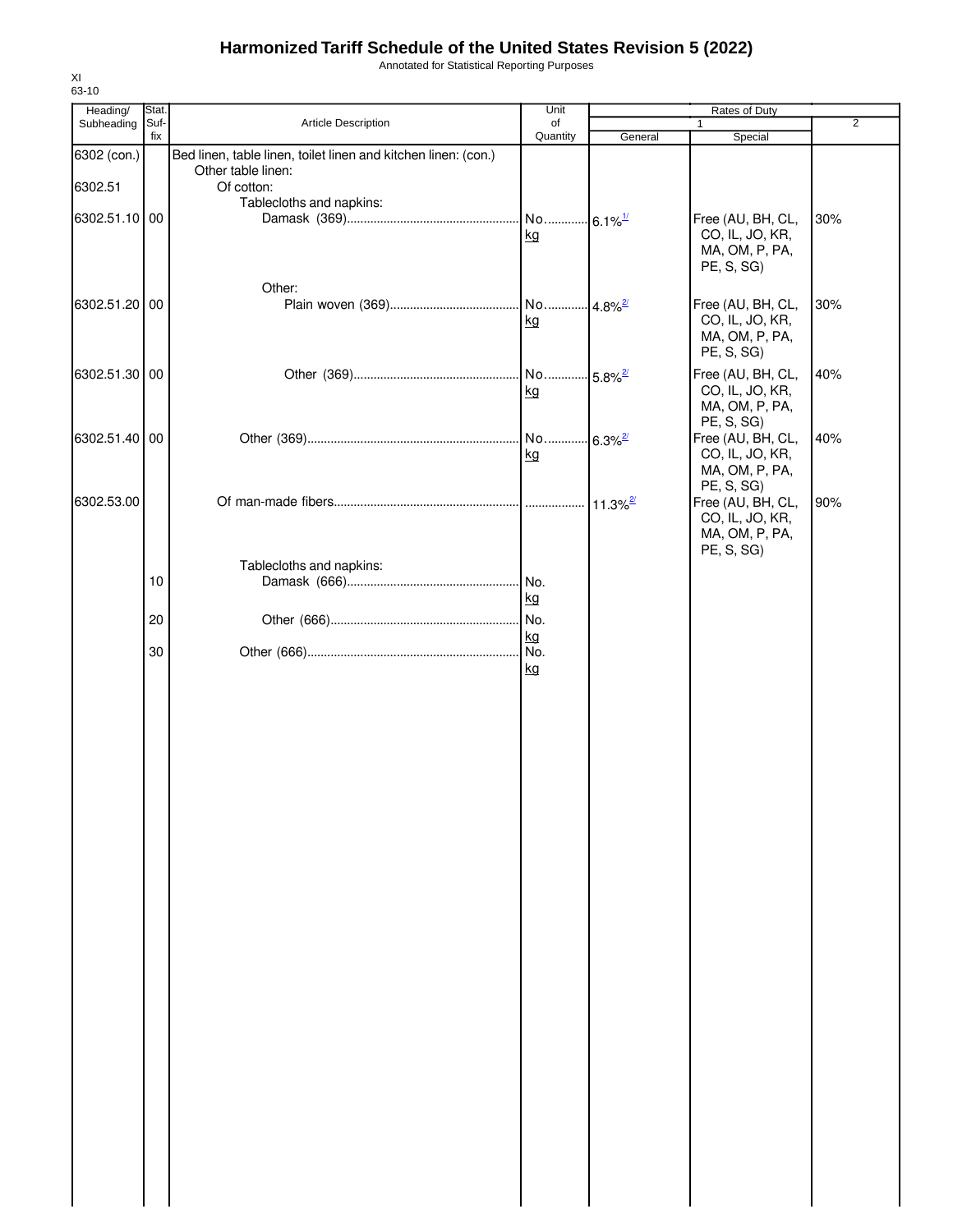Annotated for Statistical Reporting Purposes

| Heading/               | Stat.       |                                                                                                                                        | Unit                   |                       | Rates of Duty                                                                         |                |
|------------------------|-------------|----------------------------------------------------------------------------------------------------------------------------------------|------------------------|-----------------------|---------------------------------------------------------------------------------------|----------------|
| Subheading             | Suf-<br>fix | <b>Article Description</b>                                                                                                             | of<br>Quantity         | General               | $\mathbf{1}$<br>Special                                                               | $\overline{2}$ |
| 6302 (con.)<br>6302.59 |             | Bed linen, table linen, toilet linen and kitchen linen: (con.)<br>Other table linen: (con.)<br>Of other textile materials:<br>Of flax: |                        |                       |                                                                                       |                |
| 6302.59.10             |             |                                                                                                                                        |                        |                       | Free (AU, BH, CL,<br>CO, E <sup>*</sup> , IL, JO, KR,<br>MA, OM, P, PA,<br>PE, S, SG) | 90%            |
|                        | 10          |                                                                                                                                        | No.<br>kg              |                       |                                                                                       |                |
|                        | 20          |                                                                                                                                        | No.<br>kg              |                       |                                                                                       |                |
| 6302.59.20 00          |             |                                                                                                                                        | No.<br>kg              | Free $\frac{27}{2}$   |                                                                                       | 90%            |
| 6302.59.30             |             |                                                                                                                                        | .                      | $8.8\%$ <sup>2/</sup> | Free (AU, BH, CL,<br>CO, E <sup>*</sup> , IL, JO, KR,<br>MA, OM, P, PA,<br>PE, S, SG) | 90%            |
|                        | 10          | Containing 85 percent or more by weight of                                                                                             | No.<br>kg              |                       |                                                                                       |                |
|                        | 20          |                                                                                                                                        | No.<br>kg              |                       |                                                                                       |                |
| 6302.60.00             |             | Toilet linen and kitchen linen, of terry toweling or similar                                                                           | .                      | $9.1\%$ <sup>2/</sup> | Free (AU, BH, CL,<br>CO, IL, JO, KR,                                                  | 40%            |
|                        |             |                                                                                                                                        |                        |                       | MA, OM, P, PA,<br>PE, S, SG)                                                          |                |
|                        | 10          | Towels:                                                                                                                                | No.                    |                       |                                                                                       |                |
|                        | 20          |                                                                                                                                        | kg<br>No.              |                       |                                                                                       |                |
|                        | 30          |                                                                                                                                        | kg<br>No.<br><u>kg</u> |                       |                                                                                       |                |
|                        |             |                                                                                                                                        |                        |                       |                                                                                       |                |
|                        |             |                                                                                                                                        |                        |                       |                                                                                       |                |
|                        |             |                                                                                                                                        |                        |                       |                                                                                       |                |
|                        |             |                                                                                                                                        |                        |                       |                                                                                       |                |
|                        |             |                                                                                                                                        |                        |                       |                                                                                       |                |
|                        |             |                                                                                                                                        |                        |                       |                                                                                       |                |
|                        |             |                                                                                                                                        |                        |                       |                                                                                       |                |
|                        |             |                                                                                                                                        |                        |                       |                                                                                       |                |
|                        |             |                                                                                                                                        |                        |                       |                                                                                       |                |
|                        |             |                                                                                                                                        |                        |                       |                                                                                       |                |
|                        |             |                                                                                                                                        |                        |                       |                                                                                       |                |
|                        |             |                                                                                                                                        |                        |                       |                                                                                       |                |
|                        |             |                                                                                                                                        |                        |                       |                                                                                       |                |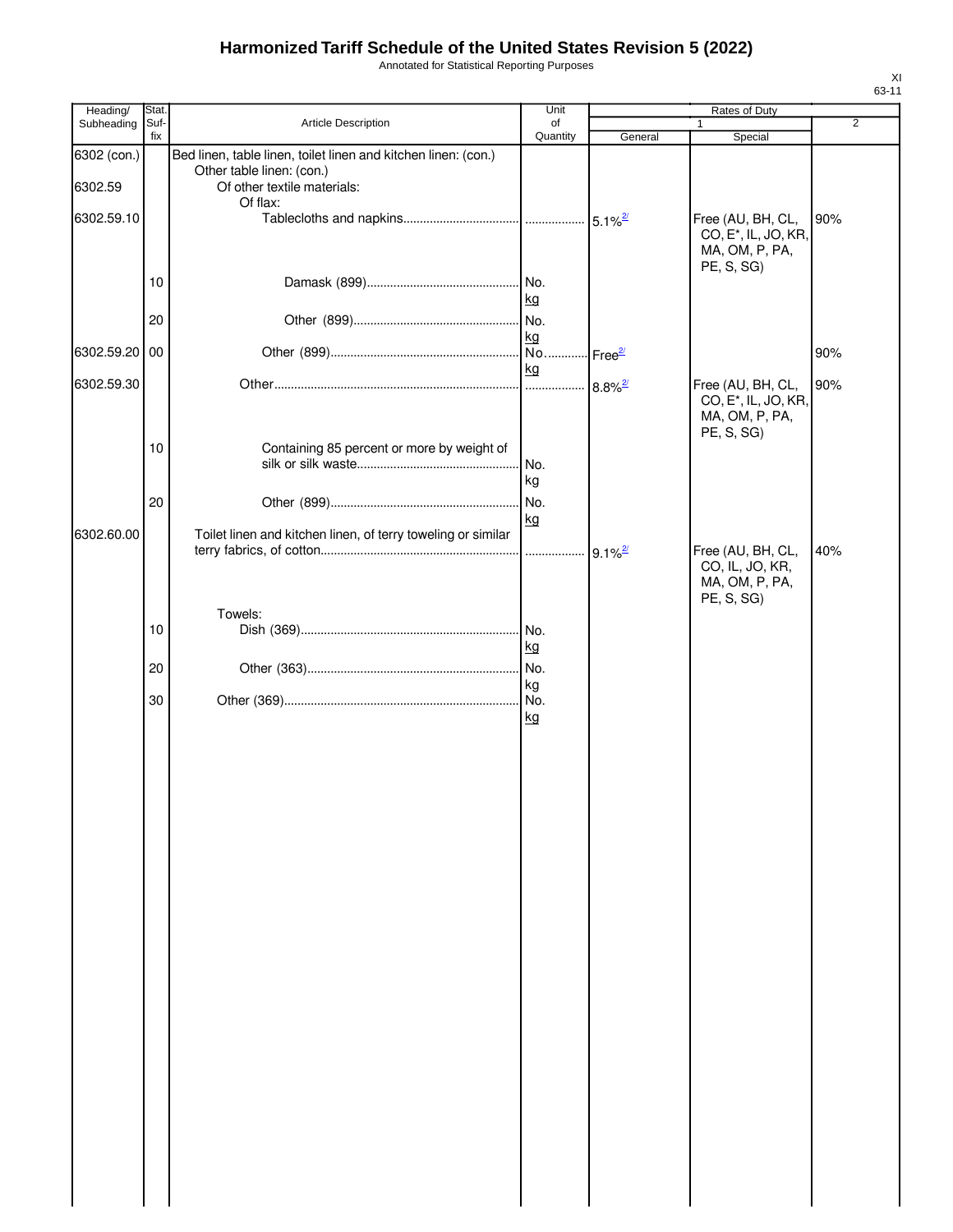Annotated for Statistical Reporting Purposes

| Heading/<br>Subheading | Stat.<br>Suf- | <b>Article Description</b>                                     | Unit<br>of |                        | Rates of Duty                    | $\overline{2}$ |
|------------------------|---------------|----------------------------------------------------------------|------------|------------------------|----------------------------------|----------------|
|                        | fix           |                                                                | Quantity   | General                | Special                          |                |
| 6302 (con.)            |               | Bed linen, table linen, toilet linen and kitchen linen: (con.) |            |                        |                                  |                |
|                        |               | Other:                                                         |            |                        |                                  |                |
| 6302.91.00             |               |                                                                |            | $9.2\%$ <sup>7/</sup>  | Free (AU, BH, CL,                | 40%            |
|                        |               |                                                                |            |                        | CO, IL, JO, KR,                  |                |
|                        |               |                                                                |            |                        | MA, OM, P, PA,                   |                |
|                        |               |                                                                |            |                        | PE, S, SG)                       |                |
|                        |               | Of pile or tufted construction:                                |            |                        |                                  |                |
|                        |               | Towels:                                                        |            |                        |                                  |                |
|                        | 05            |                                                                | No.        |                        |                                  |                |
|                        |               |                                                                | kg         |                        |                                  |                |
|                        | 15            |                                                                | No.        |                        |                                  |                |
|                        |               |                                                                | kg         |                        |                                  |                |
|                        | 25            |                                                                | No.        |                        |                                  |                |
|                        |               |                                                                | kg         |                        |                                  |                |
|                        |               | Other:                                                         |            |                        |                                  |                |
|                        |               | Towels:                                                        |            |                        |                                  |                |
|                        | 35            | Jacquard figured (363)                                         | No.        |                        |                                  |                |
|                        |               |                                                                | kg         |                        |                                  |                |
|                        |               | Other:                                                         |            |                        |                                  |                |
|                        | 45            |                                                                | No.        |                        |                                  |                |
|                        |               |                                                                | kg         |                        |                                  |                |
|                        | 50            |                                                                | No.        |                        |                                  |                |
|                        |               |                                                                | kg         |                        |                                  |                |
|                        | 60            |                                                                | No.        |                        |                                  |                |
|                        |               |                                                                | kg         |                        |                                  |                |
| 6302.93                |               | Of man-made fibers:                                            |            |                        |                                  |                |
| 6302.93.10             | 00            |                                                                | No         | $6.2\%$ <sup>8/</sup>  | Free (AU, BH, CL,                | 78%            |
|                        |               |                                                                | kg         |                        | CO, IL, JO, KR,                  |                |
|                        |               |                                                                |            |                        | MA, OM, P, PA,                   |                |
|                        |               |                                                                |            |                        | PE, S, SG)                       |                |
| 6302.93.20 00          |               |                                                                | No         | $.9.9\%$ <sup>8/</sup> | Free (AU, BH, CL,                | 90%            |
|                        |               |                                                                | kg         |                        | CO, IL, JO, KR,                  |                |
|                        |               |                                                                |            |                        | MA, OM, P, PA,                   |                |
|                        |               |                                                                |            |                        | PE, S, SG)                       |                |
| 6302.99                |               | Of other textile materials:                                    |            |                        |                                  |                |
| 6302.99.10             | 00            | Containing 85 percent or more by weight of silk or             |            |                        |                                  |                |
|                        |               |                                                                | No         | $2.7\%$ <sup>2/</sup>  | Free (A, AU, BH, CL, 90%         |                |
|                        |               |                                                                | kg         |                        | CO, D, E, IL, JO,                |                |
|                        |               |                                                                |            |                        | KR, MA, OM, P,                   |                |
|                        |               |                                                                |            |                        | PA, PE, S, SG)                   |                |
| 6302.99.15             |               |                                                                |            | Free <sup>2/</sup>     |                                  | 40%            |
|                        | 10            |                                                                | No.        |                        |                                  |                |
|                        |               |                                                                | kg         |                        |                                  |                |
|                        | 20            |                                                                | No.        |                        |                                  |                |
|                        |               |                                                                | kg         |                        |                                  |                |
| 6302.99.20             | 00            |                                                                | No.        | $8.4\%$ <sup>7/</sup>  | Free (AU, BH, CL,                | 90%            |
|                        |               |                                                                | kg         |                        | CO, E <sup>*</sup> , IL, JO, KR, |                |
|                        |               |                                                                |            |                        | MA, OM, P, PA,                   |                |
|                        |               |                                                                |            |                        | PE, S, SG)                       |                |
|                        |               |                                                                |            |                        |                                  |                |
|                        |               |                                                                |            |                        |                                  |                |
|                        |               |                                                                |            |                        |                                  |                |
|                        |               |                                                                |            |                        |                                  |                |
|                        |               |                                                                |            |                        |                                  |                |
|                        |               |                                                                |            |                        |                                  |                |
|                        |               |                                                                |            |                        |                                  |                |
|                        |               |                                                                |            |                        |                                  |                |
|                        |               |                                                                |            |                        |                                  |                |
|                        |               |                                                                |            |                        |                                  |                |
|                        |               |                                                                |            |                        |                                  |                |
|                        |               |                                                                |            |                        |                                  |                |
|                        |               |                                                                |            |                        |                                  |                |
|                        |               |                                                                |            |                        |                                  |                |
|                        |               |                                                                |            |                        |                                  |                |

XI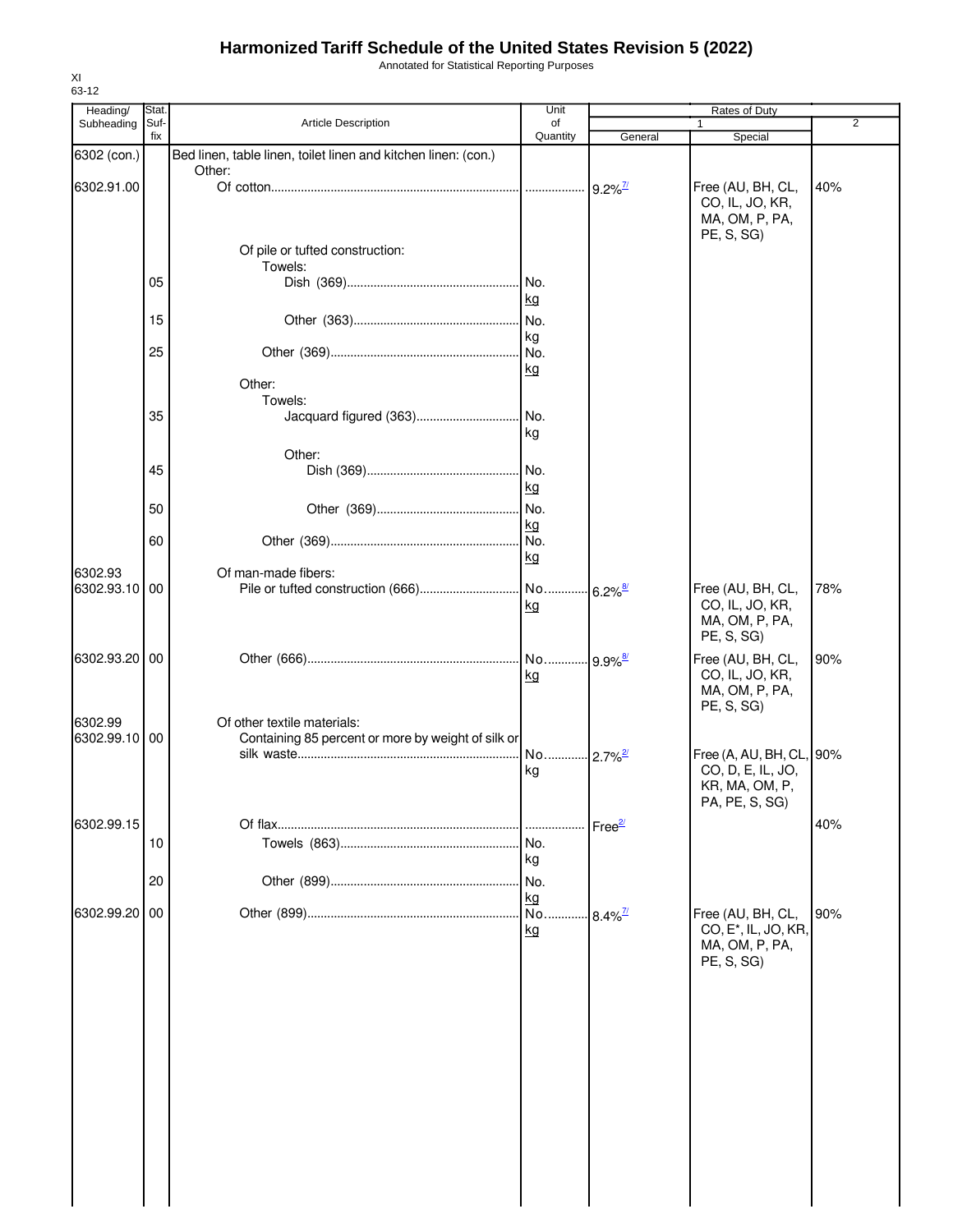Annotated for Statistical Reporting Purposes

| Heading/   | Stat.       |                                                                 | Unit           |                        | Rates of Duty                                                    |                |
|------------|-------------|-----------------------------------------------------------------|----------------|------------------------|------------------------------------------------------------------|----------------|
| Subheading | Suf-<br>fix | Article Description                                             | of<br>Quantity | General                | $\mathbf{1}$<br>Special                                          | $\overline{2}$ |
| 6303       |             | Curtains (including drapes) and interior blinds; curtain or bed |                |                        |                                                                  |                |
|            |             | valances:                                                       |                |                        |                                                                  |                |
| 6303.12.00 |             | Knitted or crocheted:                                           |                |                        | Free (AU, BH, CL,                                                | 90%            |
|            |             |                                                                 |                |                        | CO, IL, JO, KR,<br>MA, OM, P, PA,<br>PE, S, SG)                  |                |
|            | 10          | Window shades and window blinds (666) No.                       | kg             |                        |                                                                  |                |
|            | 90          |                                                                 |                |                        |                                                                  |                |
|            |             |                                                                 | kg             |                        |                                                                  |                |
| 6303.19    |             | Of other textile materials:                                     |                |                        |                                                                  |                |
| 6303.19.11 | 00          |                                                                 | kg             | $10.3\%$ <sup>2/</sup> | Free (AU, BH, CL,<br>CO, IL, JO, KR,                             | 90%            |
|            |             |                                                                 |                |                        | MA, OM, P, PA,<br>PE, S, SG)                                     |                |
| 6303.19.21 |             |                                                                 |                | $6.4\%$ <sup>2/</sup>  | Free (AU, BH, CL,                                                | 90%            |
|            |             |                                                                 |                |                        | CO, E <sup>*</sup> , IL, JO, KR,<br>MA, OM, P, PA,<br>PE, S, SG) |                |
|            | 10          |                                                                 |                |                        |                                                                  |                |
|            |             |                                                                 | kg             |                        |                                                                  |                |
|            | 20          |                                                                 |                |                        |                                                                  |                |
|            |             |                                                                 | kg             |                        |                                                                  |                |
|            |             |                                                                 |                |                        |                                                                  |                |
|            |             |                                                                 |                |                        |                                                                  |                |
|            |             |                                                                 |                |                        |                                                                  |                |
|            |             |                                                                 |                |                        |                                                                  |                |
|            |             |                                                                 |                |                        |                                                                  |                |
|            |             |                                                                 |                |                        |                                                                  |                |
|            |             |                                                                 |                |                        |                                                                  |                |
|            |             |                                                                 |                |                        |                                                                  |                |
|            |             |                                                                 |                |                        |                                                                  |                |
|            |             |                                                                 |                |                        |                                                                  |                |
|            |             |                                                                 |                |                        |                                                                  |                |
|            |             |                                                                 |                |                        |                                                                  |                |
|            |             |                                                                 |                |                        |                                                                  |                |
|            |             |                                                                 |                |                        |                                                                  |                |
|            |             |                                                                 |                |                        |                                                                  |                |
|            |             |                                                                 |                |                        |                                                                  |                |
|            |             |                                                                 |                |                        |                                                                  |                |
|            |             |                                                                 |                |                        |                                                                  |                |
|            |             |                                                                 |                |                        |                                                                  |                |
|            |             |                                                                 |                |                        |                                                                  |                |
|            |             |                                                                 |                |                        |                                                                  |                |
|            |             |                                                                 |                |                        |                                                                  |                |
|            |             |                                                                 |                |                        |                                                                  |                |
|            |             |                                                                 |                |                        |                                                                  |                |
|            |             |                                                                 |                |                        |                                                                  |                |
|            |             |                                                                 |                |                        |                                                                  |                |
|            |             |                                                                 |                |                        |                                                                  |                |
|            |             |                                                                 |                |                        |                                                                  |                |
|            |             |                                                                 |                |                        |                                                                  |                |
|            |             |                                                                 |                |                        |                                                                  |                |
|            |             |                                                                 |                |                        |                                                                  |                |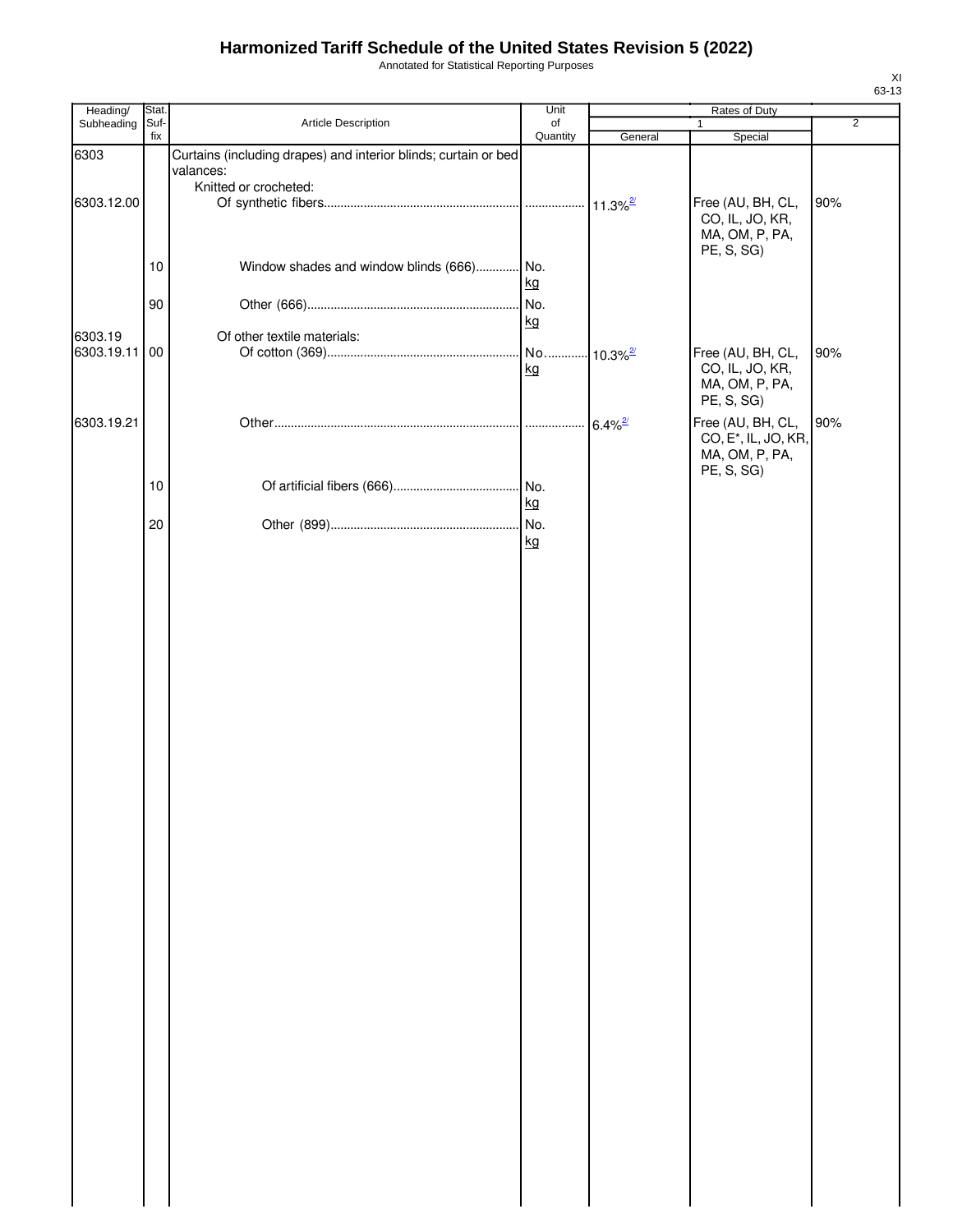Annotated for Statistical Reporting Purposes

| Heading/      | Stat.       |                                                                 | Unit                   |                             | Rates of Duty                        |                |
|---------------|-------------|-----------------------------------------------------------------|------------------------|-----------------------------|--------------------------------------|----------------|
| Subheading    | Suf-<br>fix | Article Description                                             | of<br>Quantity         | General                     | Special                              | $\overline{2}$ |
| 6303 (con.)   |             | Curtains (including drapes) and interior blinds; curtain or bed |                        |                             |                                      |                |
|               |             | valances: (con.)                                                |                        |                             |                                      |                |
|               |             | Other:                                                          |                        |                             |                                      |                |
| 6303.91.00    |             |                                                                 |                        | $.110.3\%$                  | Free (AU, BH, CL,<br>CO, IL, JO, KR, | 90%            |
|               |             |                                                                 |                        |                             | MA, OM, P, PA,                       |                |
|               |             |                                                                 |                        |                             | PE, S, SG)                           |                |
|               | 10          | Window curtains (including drapes) and window                   |                        |                             |                                      |                |
|               |             |                                                                 | No.<br>kg              |                             |                                      |                |
|               | 20          |                                                                 | No.                    |                             |                                      |                |
|               |             |                                                                 | kg                     |                             |                                      |                |
| 6303.92       |             | Of synthetic fibers:                                            |                        |                             |                                      |                |
| 6303.92.10 00 |             | Made up from fabrics described in subheading                    |                        |                             |                                      |                |
|               |             | 5407.61.11, 5407.61.21 or 5407.61.91 (666)                      | No 11.3% <sup>1/</sup> |                             | Free (AU, BH, CL,<br>CO, IL, JO, KR, | 90%            |
|               |             |                                                                 | kg                     |                             | MA, OM, P, PA,                       |                |
|               |             |                                                                 |                        |                             | PE, S, SG)                           |                |
| 6303.92.20    |             |                                                                 |                        | $\cdot$ 11.3% $\frac{2}{3}$ | Free (AU, BH, CL,                    | 90%            |
|               |             |                                                                 |                        |                             | CO, IL, JO, KR,                      |                |
|               |             |                                                                 |                        |                             | MA, OM, P, PA,                       |                |
|               | 10          | Window curtains (including drapes) and                          |                        |                             | PE, S, SG)                           |                |
|               |             |                                                                 | No.                    |                             |                                      |                |
|               |             |                                                                 | kg                     |                             |                                      |                |
|               |             | Other:                                                          |                        |                             |                                      |                |
|               | 30          | Window shades and window blinds                                 |                        |                             |                                      |                |
|               |             |                                                                 | No.                    |                             |                                      |                |
|               |             |                                                                 | kg                     |                             |                                      |                |
|               | 50          |                                                                 | No.<br>kg              |                             |                                      |                |
| 6303.99.00    |             |                                                                 |                        | $11.3\%$ <sup>7/</sup>      | Free (AU, BH, CL,                    | 90%            |
|               |             |                                                                 |                        |                             | CO, E <sup>*</sup> , IL, JO, KR,     |                |
|               |             |                                                                 |                        |                             | MA, OM, P, PA,                       |                |
|               | 10          |                                                                 |                        |                             | PE, S, SG)                           |                |
|               |             |                                                                 | kg                     |                             |                                      |                |
|               |             | Other:                                                          |                        |                             |                                      |                |
|               | 30          | Containing 85 percent or more by weight of                      |                        |                             |                                      |                |
|               |             |                                                                 | No.                    |                             |                                      |                |
|               |             |                                                                 | kg                     |                             |                                      |                |
|               | 60          |                                                                 | No.                    |                             |                                      |                |
|               |             |                                                                 | kg                     |                             |                                      |                |
|               |             |                                                                 |                        |                             |                                      |                |
|               |             |                                                                 |                        |                             |                                      |                |
|               |             |                                                                 |                        |                             |                                      |                |
|               |             |                                                                 |                        |                             |                                      |                |
|               |             |                                                                 |                        |                             |                                      |                |
|               |             |                                                                 |                        |                             |                                      |                |
|               |             |                                                                 |                        |                             |                                      |                |
|               |             |                                                                 |                        |                             |                                      |                |
|               |             |                                                                 |                        |                             |                                      |                |
|               |             |                                                                 |                        |                             |                                      |                |
|               |             |                                                                 |                        |                             |                                      |                |
|               |             |                                                                 |                        |                             |                                      |                |
|               |             |                                                                 |                        |                             |                                      |                |
|               |             |                                                                 |                        |                             |                                      |                |
|               |             |                                                                 |                        |                             |                                      |                |
|               |             |                                                                 |                        |                             |                                      |                |
|               |             |                                                                 |                        |                             |                                      |                |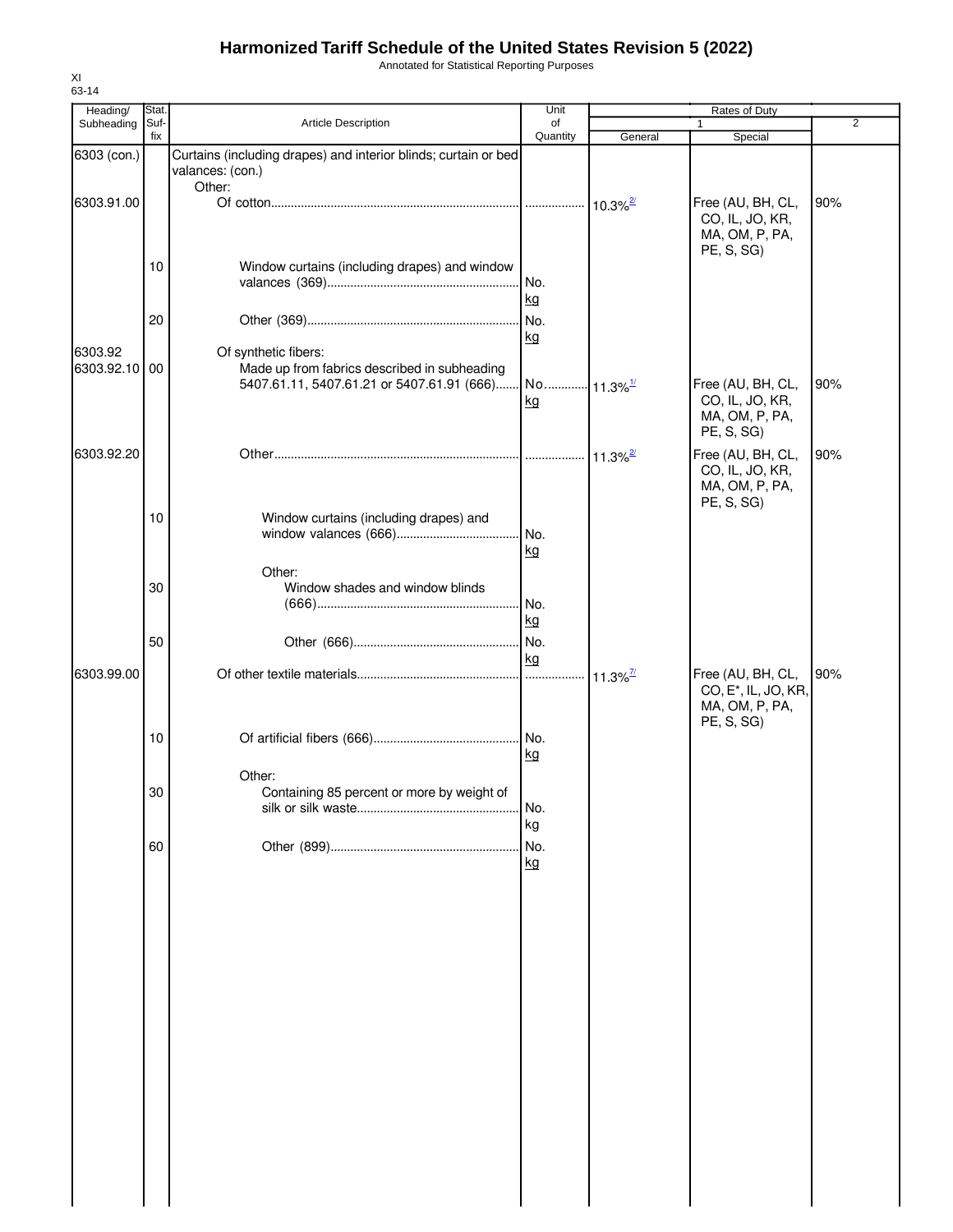Annotated for Statistical Reporting Purposes

| Heading/      | Stat. |                                                                            | Unit     | Rates of Duty          |                                  |                |  |
|---------------|-------|----------------------------------------------------------------------------|----------|------------------------|----------------------------------|----------------|--|
| Subheading    | Suf-  | Article Description                                                        | of       |                        | $\mathbf{1}$                     | $\overline{2}$ |  |
|               | fix   |                                                                            | Quantity | General                | Special                          |                |  |
| 6304          |       | Other furnishing articles, excluding those of heading 9404:<br>Bedspreads: |          |                        |                                  |                |  |
| 6304.11       |       | Knitted or crocheted:                                                      |          |                        |                                  |                |  |
| 6304.11.10 00 |       |                                                                            | No       | $.12\%$ <sup>2/</sup>  | Free (AU, BH, CL,                | 90%            |  |
|               |       |                                                                            | kg       |                        | CO, IL, JO, KR,                  |                |  |
|               |       |                                                                            |          |                        | MA, OM, P, PA,                   |                |  |
|               |       |                                                                            |          |                        | PE, S, SG)                       |                |  |
| 6304.11.20 00 |       |                                                                            |          | $-6.5\%$ <sup>1/</sup> | Free (AU, BH, CL,                | 77.5%          |  |
|               |       |                                                                            | kg       |                        | CO, IL, JO, KR,                  |                |  |
|               |       |                                                                            |          |                        | MA, OM, P, PA,                   |                |  |
|               |       |                                                                            |          |                        | PE, S, SG)                       |                |  |
| 6304.11.30 00 |       |                                                                            | No       |                        | Free (AU, BH, CL,                | 90%            |  |
|               |       |                                                                            | kg       | $-5.9\%$ <sup>1/</sup> | CO, E <sup>*</sup> , IL, JO, KR, |                |  |
|               |       |                                                                            |          |                        | MA, OM, P, PA,                   |                |  |
|               |       |                                                                            |          |                        | PE, S, SG)                       |                |  |
|               |       |                                                                            |          |                        |                                  |                |  |
|               |       |                                                                            |          |                        |                                  |                |  |
|               |       |                                                                            |          |                        |                                  |                |  |
|               |       |                                                                            |          |                        |                                  |                |  |
|               |       |                                                                            |          |                        |                                  |                |  |
|               |       |                                                                            |          |                        |                                  |                |  |
|               |       |                                                                            |          |                        |                                  |                |  |
|               |       |                                                                            |          |                        |                                  |                |  |
|               |       |                                                                            |          |                        |                                  |                |  |
|               |       |                                                                            |          |                        |                                  |                |  |
|               |       |                                                                            |          |                        |                                  |                |  |
|               |       |                                                                            |          |                        |                                  |                |  |
|               |       |                                                                            |          |                        |                                  |                |  |
|               |       |                                                                            |          |                        |                                  |                |  |
|               |       |                                                                            |          |                        |                                  |                |  |
|               |       |                                                                            |          |                        |                                  |                |  |
|               |       |                                                                            |          |                        |                                  |                |  |
|               |       |                                                                            |          |                        |                                  |                |  |
|               |       |                                                                            |          |                        |                                  |                |  |
|               |       |                                                                            |          |                        |                                  |                |  |
|               |       |                                                                            |          |                        |                                  |                |  |
|               |       |                                                                            |          |                        |                                  |                |  |
|               |       |                                                                            |          |                        |                                  |                |  |
|               |       |                                                                            |          |                        |                                  |                |  |
|               |       |                                                                            |          |                        |                                  |                |  |
|               |       |                                                                            |          |                        |                                  |                |  |
|               |       |                                                                            |          |                        |                                  |                |  |
|               |       |                                                                            |          |                        |                                  |                |  |
|               |       |                                                                            |          |                        |                                  |                |  |
|               |       |                                                                            |          |                        |                                  |                |  |
|               |       |                                                                            |          |                        |                                  |                |  |
|               |       |                                                                            |          |                        |                                  |                |  |
|               |       |                                                                            |          |                        |                                  |                |  |
|               |       |                                                                            |          |                        |                                  |                |  |
|               |       |                                                                            |          |                        |                                  |                |  |
|               |       |                                                                            |          |                        |                                  |                |  |
|               |       |                                                                            |          |                        |                                  |                |  |
|               |       |                                                                            |          |                        |                                  |                |  |
|               |       |                                                                            |          |                        |                                  |                |  |
|               |       |                                                                            |          |                        |                                  |                |  |
|               |       |                                                                            |          |                        |                                  |                |  |
|               |       |                                                                            |          |                        |                                  |                |  |
|               |       |                                                                            |          |                        |                                  |                |  |
|               |       |                                                                            |          |                        |                                  |                |  |
|               |       |                                                                            |          |                        |                                  |                |  |
|               |       |                                                                            |          |                        |                                  |                |  |
|               |       |                                                                            |          |                        |                                  |                |  |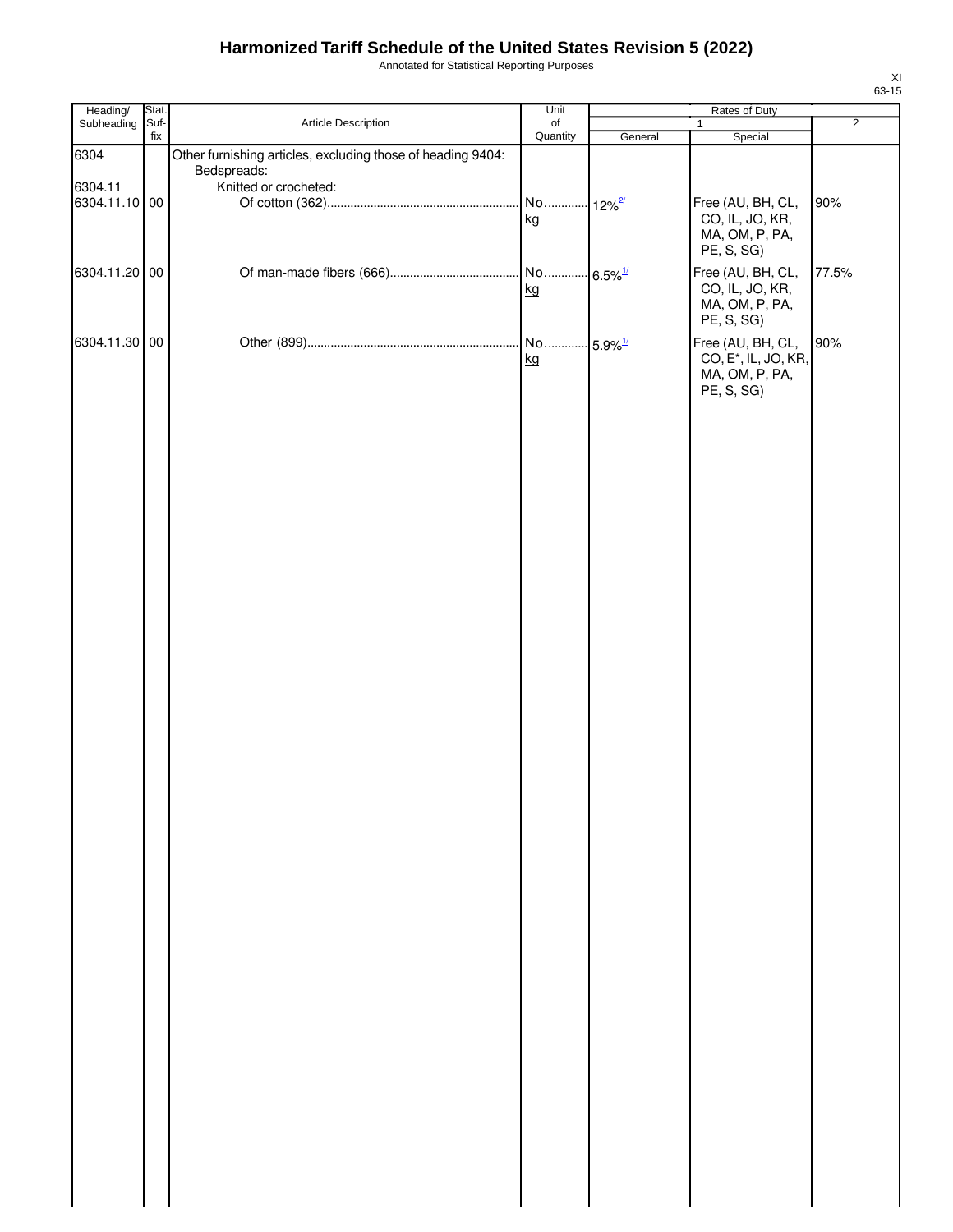Annotated for Statistical Reporting Purposes

| Heading/      | Stat.       |                                                                                                             | Unit                         |                       | Rates of Duty                                                                         |                |
|---------------|-------------|-------------------------------------------------------------------------------------------------------------|------------------------------|-----------------------|---------------------------------------------------------------------------------------|----------------|
| Subheading    | Suf-<br>fix | Article Description                                                                                         | of<br>Quantity               | General               | $\mathbf{1}$<br>Special                                                               | $\overline{2}$ |
| 6304 (con.)   |             | Other furnishing articles, excluding those of heading 9404:<br>(con.)                                       |                              |                       |                                                                                       |                |
| 6304.19       |             | Bedspreads: (con.)<br>Other:                                                                                |                              |                       |                                                                                       |                |
| 6304.19.05 00 |             | Of cotton:<br>Containing any embroidery, lace, braid,<br>edging, trimming, piping or applique work          |                              |                       |                                                                                       |                |
|               |             |                                                                                                             | No 12% <sup>2/</sup><br>kg   |                       | Free (AU, BH, CL,<br>CO, IL, JO, KR,<br>MA, OM, P, PA,<br>PE, S, SG)                  | 90%            |
| 6304.19.10 00 |             |                                                                                                             | No 4.4% <sup>27</sup><br>kg  |                       | Free (AU, BH, CL,<br>CO, IL, JO, KR,<br>MA, OM, P, PA,<br>PE, S, SG)                  | 25%            |
| 6304.19.15 00 |             | Of man-made fibers:<br>Containing any embroidery, lace, braid,<br>edging, trimming, piping or applique work |                              |                       |                                                                                       |                |
|               |             |                                                                                                             | No 14.9% <sup>1/</sup><br>kg |                       | Free (AU, BH, CL,<br>CO, IL, JO, KR,<br>MA, OM, P, PA,<br>PE, S, SG)                  | 90%            |
| 6304.19.20 00 |             |                                                                                                             | kg                           |                       | Free (AU, BH, CL,<br>CO, IL, JO, KR,<br>MA, OM, P, PA,<br>PE, S, SG)                  | 77.5%          |
| 6304.19.30    |             |                                                                                                             |                              | $6.3\%$ <sup>2/</sup> | Free (AU, BH, CL,<br>CO, E <sup>*</sup> , IL, JO, KR,<br>MA, OM, P, PA,<br>PE, S, SG) | 90%            |
|               | 30          | Containing 85 percent or more by weight of                                                                  | No.<br>kg                    |                       |                                                                                       |                |
|               | 40          | Other:<br>Of wool or fine animal hair (469) No.                                                             | kg                           |                       |                                                                                       |                |
|               | 60          |                                                                                                             | No.<br>kg                    |                       |                                                                                       |                |
|               |             |                                                                                                             |                              |                       |                                                                                       |                |
|               |             |                                                                                                             |                              |                       |                                                                                       |                |
|               |             |                                                                                                             |                              |                       |                                                                                       |                |
|               |             |                                                                                                             |                              |                       |                                                                                       |                |
|               |             |                                                                                                             |                              |                       |                                                                                       |                |
|               |             |                                                                                                             |                              |                       |                                                                                       |                |
|               |             |                                                                                                             |                              |                       |                                                                                       |                |
|               |             |                                                                                                             |                              |                       |                                                                                       |                |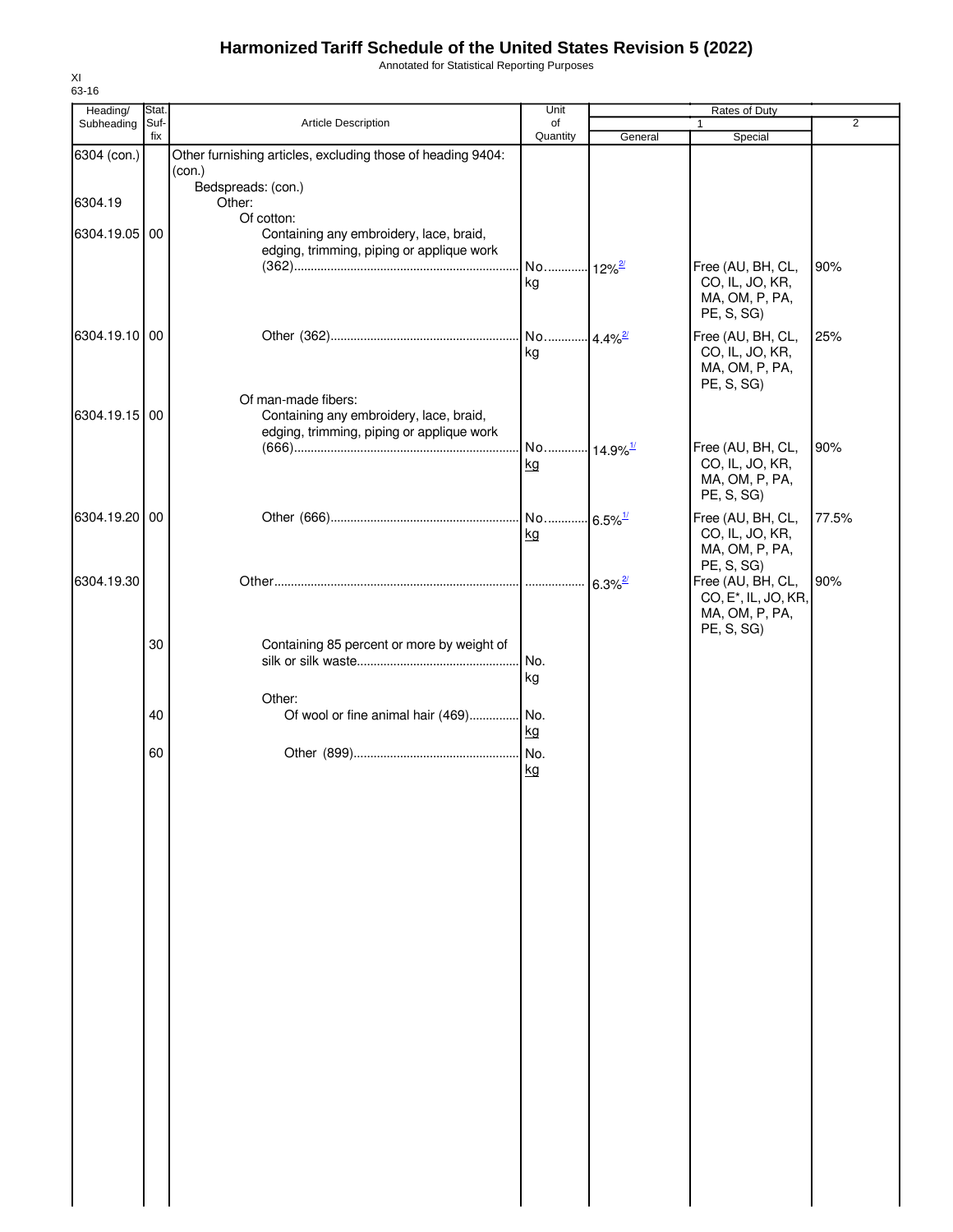Annotated for Statistical Reporting Purposes

| Heading/      | Stat.       |                                                             | Unit                               |         | Rates of Duty                                                                         |                |
|---------------|-------------|-------------------------------------------------------------|------------------------------------|---------|---------------------------------------------------------------------------------------|----------------|
| Subheading    | Suf-<br>fix | Article Description                                         | of<br>Quantity                     | General | Special                                                                               | $\overline{2}$ |
| 6304 (con.)   |             | Other furnishing articles, excluding those of heading 9404: |                                    |         |                                                                                       |                |
| 6304.20.00    |             | (con.)                                                      |                                    |         | Free (AU, BH, CL,<br>CO, E <sup>*</sup> , IL, JO, KR,<br>MA, OM, P, PA,               | 90%            |
|               | 20          |                                                             | No.<br>kg                          |         | PE, S, SG)                                                                            |                |
|               | 40          |                                                             | No.<br>kg                          |         |                                                                                       |                |
|               | 50          | Other:                                                      | .lNo.<br>kg                        |         |                                                                                       |                |
|               | 60          | Other:<br>Containing 85 percent or more by weight of        | No.                                |         |                                                                                       |                |
|               | 70          |                                                             | kg<br>doz.<br>kg                   |         |                                                                                       |                |
|               |             | Other:                                                      |                                    |         |                                                                                       |                |
| 6304.91.01    |             |                                                             | No 5.8% <sup>27</sup><br><u>kg</u> |         | Free (AU, BH, CL,<br>CO, E <sup>*</sup> , IL, JO, KR,<br>MA, OM, P, PA,<br>PE, S, SG) | 90%            |
|               | 20          |                                                             | No.<br>kg                          |         |                                                                                       |                |
|               | 40          |                                                             | No.<br>kg                          |         |                                                                                       |                |
|               | 50          | Other:<br>Of wool or fine animal hair (469)                 | .I No.<br>kg                       |         |                                                                                       |                |
|               | 60          | Other:<br>Containing 85 percent or more by weight           | No.<br>kg                          |         |                                                                                       |                |
|               | 70          |                                                             | doz.<br>kg                         |         |                                                                                       |                |
| 6304.92.00 00 |             |                                                             | kg                                 |         | Free (AU, BH, CL,<br>CO, IL, JO, KR,<br>MA, OM, P, PA,<br>PE, S, SG)                  | 40%            |
| 6304.93.00 00 |             | Not knitted or crocheted, of synthetic fibers (666)         | No 9.3% <sup>8/</sup><br>kg        |         | Free (AU, BH, CL,<br>CO, IL, JO, KR,<br>MA, OM, P, PA,<br>PE, S, SG)                  | 90%            |
|               |             |                                                             |                                    |         |                                                                                       |                |
|               |             |                                                             |                                    |         |                                                                                       |                |
|               |             |                                                             |                                    |         |                                                                                       |                |
|               |             |                                                             |                                    |         |                                                                                       |                |
|               |             |                                                             |                                    |         |                                                                                       |                |
|               |             |                                                             |                                    |         |                                                                                       |                |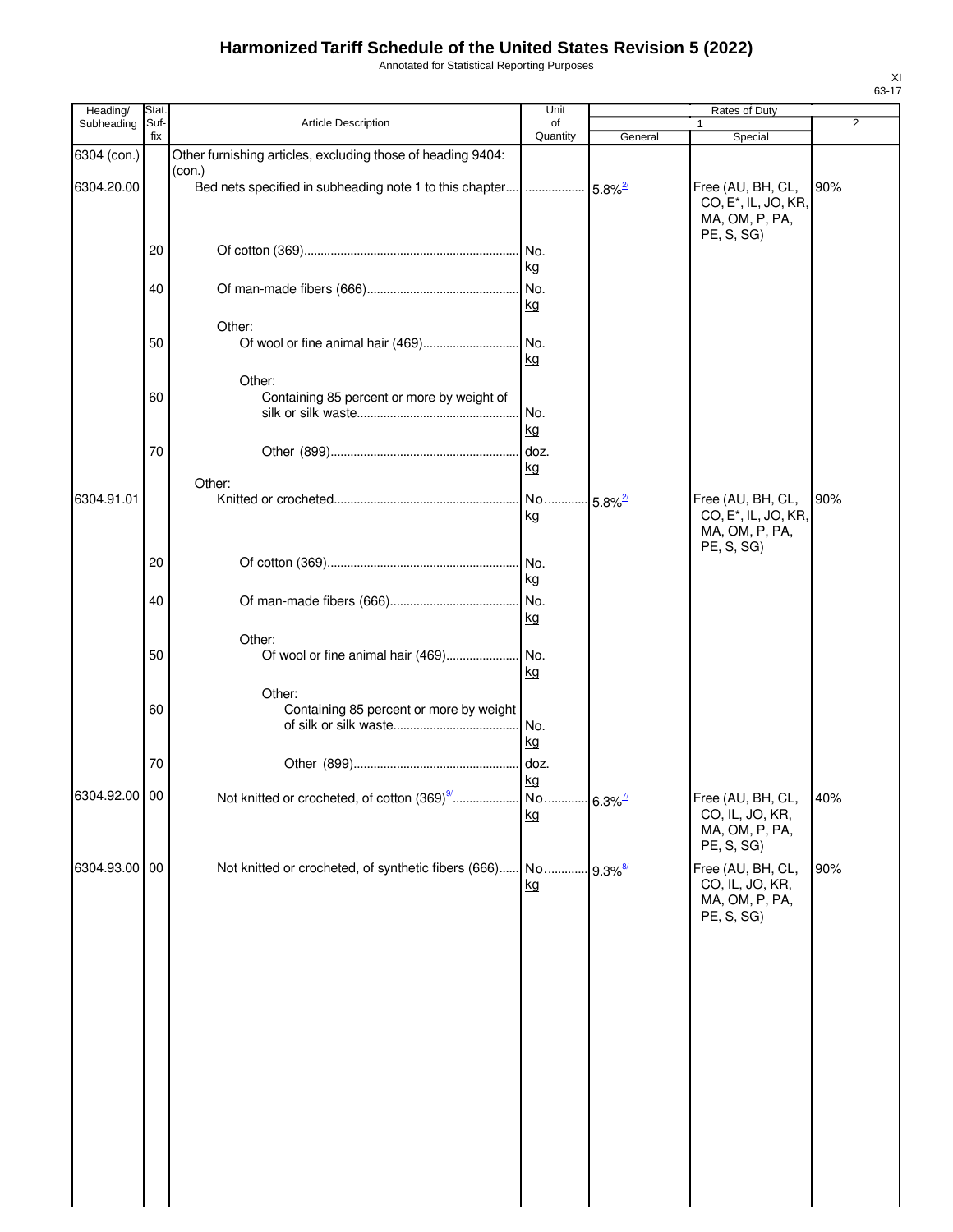Annotated for Statistical Reporting Purposes

| Heading/      | Stat.       |                                                                                                     | Unit           |                        | Rates of Duty                          |                |
|---------------|-------------|-----------------------------------------------------------------------------------------------------|----------------|------------------------|----------------------------------------|----------------|
| Subheading    | Suf-<br>fix | Article Description                                                                                 | of<br>Quantity | General                | 1<br>Special                           | $\overline{2}$ |
| 6304 (con.)   |             | Other furnishing articles, excluding those of heading 9404:<br>(con.)                               |                |                        |                                        |                |
| 6304.99       |             | Other: (con.)                                                                                       |                |                        |                                        |                |
|               |             | Not knitted or crocheted, of other textile materials:<br>Wall hangings of wool or fine animal hair: |                |                        |                                        |                |
| 6304.99.10 00 |             | Certified hand-loomed and folklore                                                                  |                |                        |                                        |                |
|               |             |                                                                                                     |                | $.3.8\%$ <sup>2/</sup> | Free (A*, AU, BH,<br>CL, CO, D, E, IL, | 50%            |
|               |             |                                                                                                     | kg             |                        | JO, KR, MA, OM,                        |                |
|               |             |                                                                                                     |                |                        | P, PA, PE, S, SG)                      |                |
| 6304.99.15 00 |             |                                                                                                     | $m2$           | $11.3\%$ <sup>7/</sup> | Free (AU, BH, CL,                      | 90%            |
|               |             |                                                                                                     | kg             |                        | CO, IL, JO, KR,<br>MA, OM, P, PA,      |                |
|               |             |                                                                                                     |                |                        | PE, S, SG)                             |                |
|               |             | Other:                                                                                              |                |                        |                                        |                |
|               |             | Of vegetable fibers (except cotton):                                                                |                |                        |                                        |                |
| 6304.99.25 00 |             |                                                                                                     |                |                        | Free (A*, AU, BH,<br>CL, CO, D, E, IL, | 90%            |
|               |             |                                                                                                     |                |                        | JO, KR, MA, OM,                        |                |
|               |             |                                                                                                     |                |                        | P, PA, PE, S, SG)                      |                |
| 6304.99.35 00 |             |                                                                                                     |                |                        | Free (AU, BH, CL,                      | 90%            |
|               |             |                                                                                                     |                |                        | CO, E <sup>*</sup> , IL, JO, KR,       |                |
|               |             |                                                                                                     |                |                        | MA, OM, P, PA,<br>PE, S, SG)           |                |
| 6304.99.40 00 |             | Certified hand-loomed and folklore pillow                                                           |                |                        |                                        |                |
|               |             |                                                                                                     |                |                        | Free (A*, AU, BH,                      | 50%            |
|               |             |                                                                                                     |                |                        | CL, CO, D, E, IL,<br>JO, KR, MA, OM,   |                |
|               |             |                                                                                                     |                |                        | P, PA, PE, S, SG)                      |                |
| 6304.99.60    |             |                                                                                                     |                |                        | Free (AU, BH, CL,                      | 90%            |
|               |             |                                                                                                     |                |                        | CO, E <sup>*</sup> , IL, JO, KR,       |                |
|               |             |                                                                                                     |                |                        | MA, OM, P, PA,                         |                |
|               | 10          | Of wool or fine animal hair (469) kg                                                                |                |                        | PE, S, SG)                             |                |
|               |             |                                                                                                     |                |                        |                                        |                |
|               | 20          |                                                                                                     |                |                        |                                        |                |
|               | 30          | Other:<br>Containing 85 percent or more by                                                          |                |                        |                                        |                |
|               |             |                                                                                                     |                |                        |                                        |                |
|               | 40          |                                                                                                     |                |                        |                                        |                |
|               |             |                                                                                                     |                |                        |                                        |                |
|               |             |                                                                                                     |                |                        |                                        |                |
|               |             |                                                                                                     |                |                        |                                        |                |
|               |             |                                                                                                     |                |                        |                                        |                |
|               |             |                                                                                                     |                |                        |                                        |                |
|               |             |                                                                                                     |                |                        |                                        |                |
|               |             |                                                                                                     |                |                        |                                        |                |
|               |             |                                                                                                     |                |                        |                                        |                |
|               |             |                                                                                                     |                |                        |                                        |                |
|               |             |                                                                                                     |                |                        |                                        |                |
|               |             |                                                                                                     |                |                        |                                        |                |
|               |             |                                                                                                     |                |                        |                                        |                |
|               |             |                                                                                                     |                |                        |                                        |                |
|               |             |                                                                                                     |                |                        |                                        |                |
|               |             |                                                                                                     |                |                        |                                        |                |
|               |             |                                                                                                     |                |                        |                                        |                |
|               |             |                                                                                                     |                |                        |                                        |                |
|               |             |                                                                                                     |                |                        |                                        |                |
|               |             |                                                                                                     |                |                        |                                        |                |
|               |             |                                                                                                     |                |                        |                                        |                |
|               |             |                                                                                                     |                |                        |                                        |                |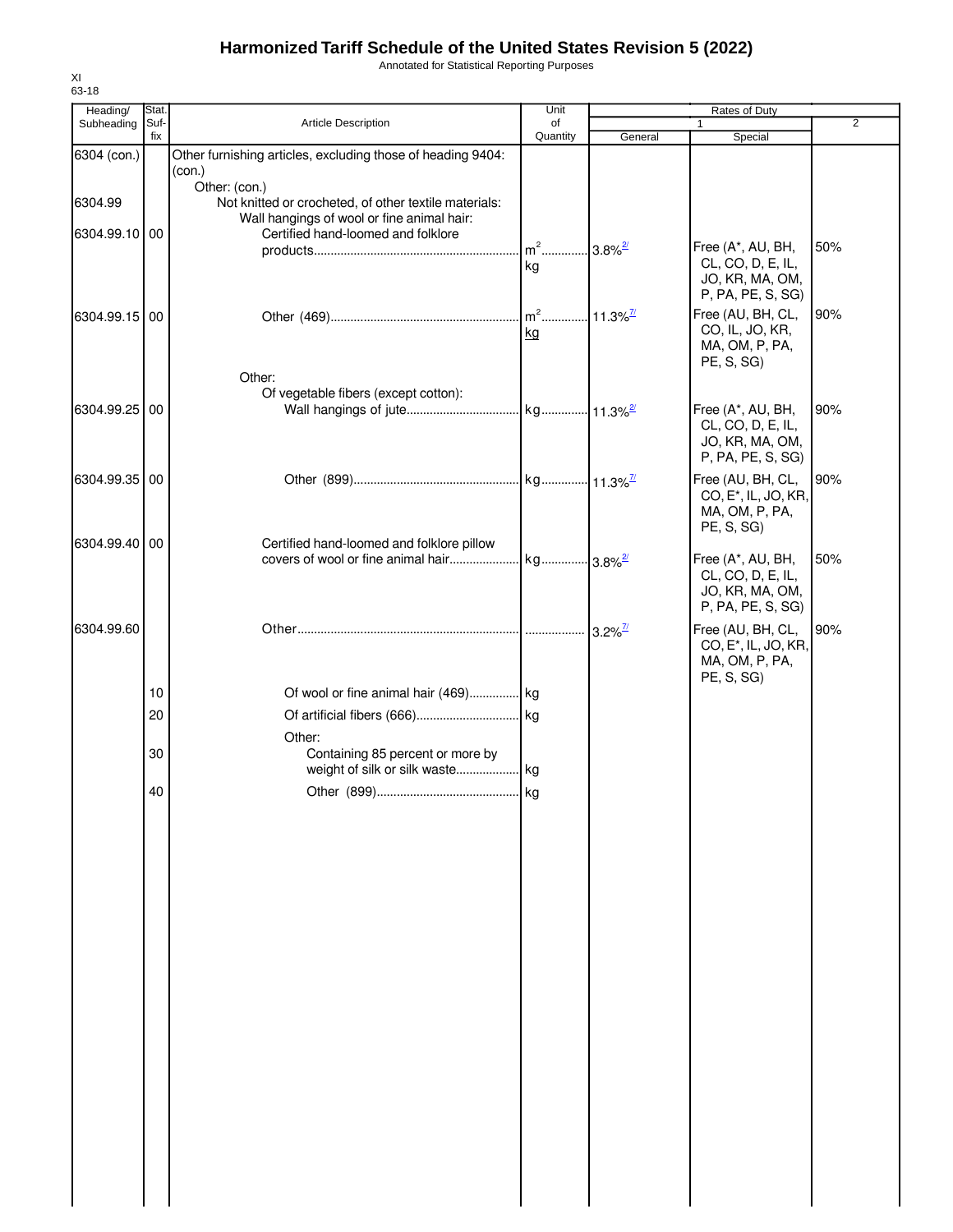Annotated for Statistical Reporting Purposes

| Heading/              | Stat.           |                                                                                                                                          | Unit           |         | Rates of Duty                                                                         |                 |
|-----------------------|-----------------|------------------------------------------------------------------------------------------------------------------------------------------|----------------|---------|---------------------------------------------------------------------------------------|-----------------|
| Subheading            | Suf-<br>fix     | Article Description                                                                                                                      | of<br>Quantity | General | $\mathbf{1}$<br>Special                                                               | 2               |
| 6305<br>6305.10.00 00 |                 | Sacks and bags, of a kind used for the packing of goods:<br>Of jute or of other textile bast fibers of heading 5303 kg Free <sup>2</sup> |                |         |                                                                                       | $2.2¢/kg + 10%$ |
| 6305.20.00 00         |                 |                                                                                                                                          |                |         | Free (AU, BH, CL,<br>CO, IL, JO, KR,<br>MA, OM, P, PA,<br>PE, S, SG)                  | 40%             |
| 6305.32.00            |                 | Of man-made textile materials:                                                                                                           |                |         | Free (AU, BH, CL,<br>CO, IL, JO, KR,<br>MA, OM, P, PA,<br>PE, S, SG)                  | 103%            |
|                       | 10              |                                                                                                                                          |                |         |                                                                                       |                 |
|                       | 20              |                                                                                                                                          |                |         |                                                                                       |                 |
| 6305.33.00            |                 | Other, of polyethylene or polypropylene strip or the                                                                                     |                |         | Free (AU, BH, CL,                                                                     | 103%            |
|                       |                 |                                                                                                                                          |                |         | CO, IL, JO, KR,<br>MA, OM, P, PA,<br>PE, S, SG)                                       |                 |
|                       | 10 <sup>°</sup> | Other:                                                                                                                                   |                |         |                                                                                       |                 |
|                       | 40              | Weighing less than 1 kg, with an outer<br>laminated ply of plastics sheeting:<br>Printed with three or more colors (669) kg              |                |         |                                                                                       |                 |
|                       | 60              |                                                                                                                                          |                |         |                                                                                       |                 |
|                       | 80              |                                                                                                                                          |                |         |                                                                                       |                 |
| 6305.39.00 00         |                 |                                                                                                                                          |                |         | Free (AU, BH, CL,<br>CO, IL, JO, KR,<br>MA, OM, P, PA,<br>PE, S, SG)                  | 103%            |
| 6305.90.00 00         |                 |                                                                                                                                          |                |         | Free (AU, BH, CL,<br>CO, E <sup>*</sup> , IL, JO, KR,<br>MA, OM, P, PA,<br>PE, S, SG) | 40%             |
|                       |                 |                                                                                                                                          |                |         |                                                                                       |                 |
|                       |                 |                                                                                                                                          |                |         |                                                                                       |                 |
|                       |                 |                                                                                                                                          |                |         |                                                                                       |                 |
|                       |                 |                                                                                                                                          |                |         |                                                                                       |                 |
|                       |                 |                                                                                                                                          |                |         |                                                                                       |                 |
|                       |                 |                                                                                                                                          |                |         |                                                                                       |                 |
|                       |                 |                                                                                                                                          |                |         |                                                                                       |                 |
|                       |                 |                                                                                                                                          |                |         |                                                                                       |                 |
|                       |                 |                                                                                                                                          |                |         |                                                                                       |                 |
|                       |                 |                                                                                                                                          |                |         |                                                                                       |                 |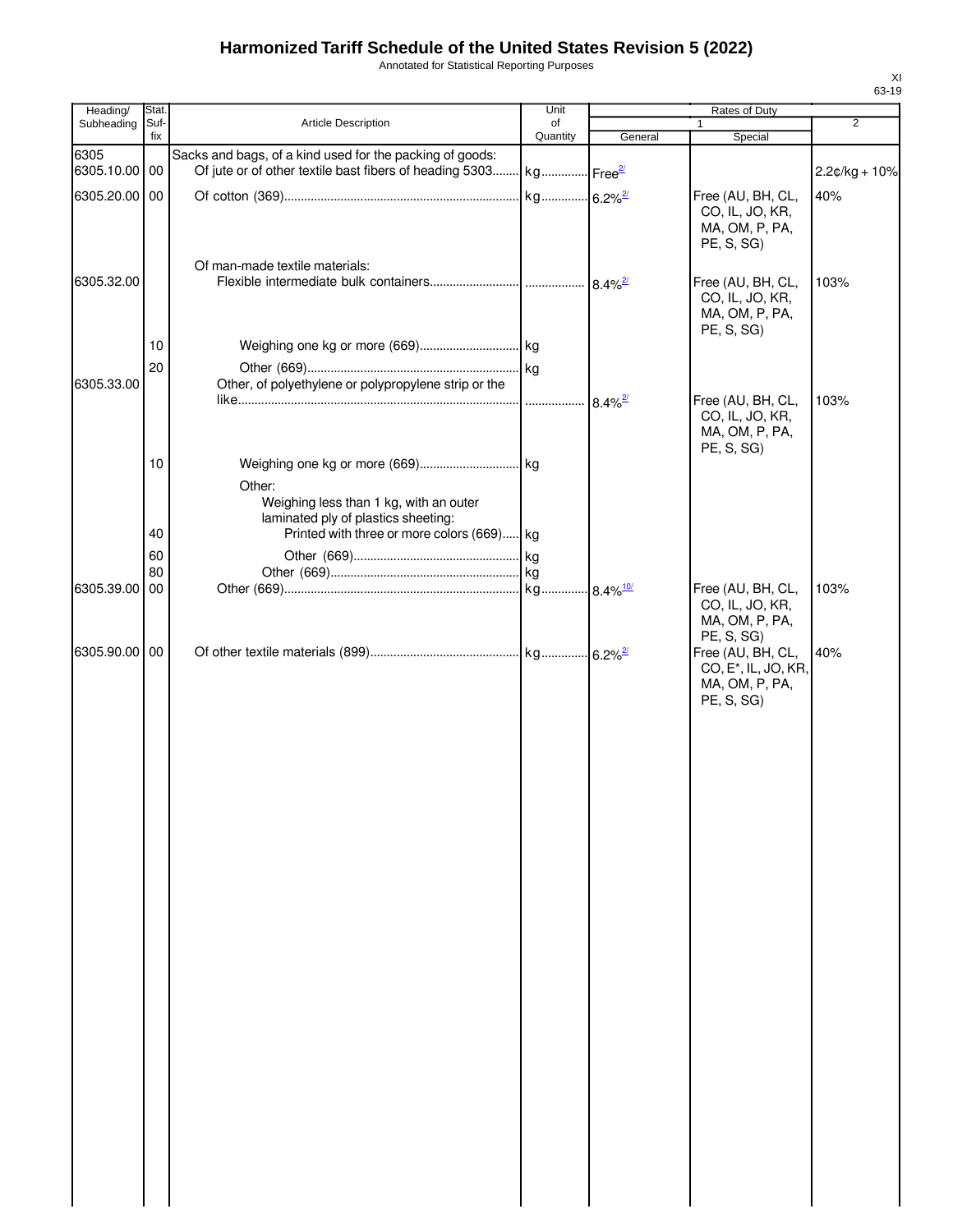Annotated for Statistical Reporting Purposes

| Heading/              | Stat.       |                                                                                                                                                              | Unit                        |                        | Rates of Duty                                                                         |                |
|-----------------------|-------------|--------------------------------------------------------------------------------------------------------------------------------------------------------------|-----------------------------|------------------------|---------------------------------------------------------------------------------------|----------------|
| Subheading            | Suf-<br>fix | <b>Article Description</b>                                                                                                                                   | of<br>Quantity              | General                | 1<br>Special                                                                          | $\overline{2}$ |
| 6306                  |             | Tarpaulins, awnings and sunblinds; tents (including temporary<br>canopies and similar articles); sails for boats, sailboards or<br>landcraft; camping goods: |                             |                        |                                                                                       |                |
| 6306.12.00            | 00          | Tarpaulins, awnings and sunblinds:                                                                                                                           |                             |                        | Free (AU, BH, CL,<br>CO, IL, JO, KR,<br>MA, OM, P, PA,<br>PE, S, SG)                  | 90%            |
| 6306.19<br>6306.19.11 | 00          | Of other textile materials:                                                                                                                                  |                             |                        | Free (AU, BH, CL,<br>CO, IL, JO, KR,<br>MA, OM, P, PA,<br>PE, S, SG)                  | 90%            |
| 6306.19.21            |             |                                                                                                                                                              |                             | $-5.1\%$ <sup>2/</sup> | Free (AU, BH, CL,<br>CO, E <sup>*</sup> , IL, JO, KR,<br>MA, OM, P, PA,<br>PE, S, SG) | 40%            |
|                       | 10          |                                                                                                                                                              |                             |                        |                                                                                       |                |
| 6306.22               | 20          | Tents (including temporary canopies and similar articles):<br>Of synthetic fibers:                                                                           |                             |                        |                                                                                       |                |
| 6306.22.10 00         |             |                                                                                                                                                              | No Free <sup>2/</sup><br>kg |                        |                                                                                       | 90%            |
| 6306.22.90            |             |                                                                                                                                                              |                             |                        | Free (AU, BH, CL,<br>CO, IL, JO, KR,<br>MA, OM, P, PA,<br>PE, S, SG)                  | 90%            |
|                       | 10          |                                                                                                                                                              |                             |                        |                                                                                       |                |
|                       | 30          |                                                                                                                                                              |                             |                        |                                                                                       |                |
| 6306.29<br>6306.29.11 | 00          | Of other textile materials:                                                                                                                                  |                             |                        | Free (AU, BH, CL,<br>CO, IL, JO, KR,<br>MA, OM, P, PA,<br>PE, S, SG)                  | 90%            |
| 6306.29.21            | 00          |                                                                                                                                                              |                             |                        | Free (AU, BH, CL,<br>CO, E <sup>*</sup> , IL, JO, KR,<br>MA, OM, P, PA,               | 40%            |
| 6306.30.00            |             | Sails.                                                                                                                                                       |                             |                        | PE, S, SG)                                                                            | 30%            |
|                       | 10          |                                                                                                                                                              |                             |                        |                                                                                       |                |
|                       | 20          |                                                                                                                                                              |                             |                        |                                                                                       |                |
| 6306.40               |             | Pneumatic mattresses:                                                                                                                                        |                             |                        |                                                                                       |                |
| 6306.40.41            | 00          |                                                                                                                                                              | kg 3.7% <sup>2/</sup>       |                        | Free (AU, BH, CL,<br>CO, IL, JO, KR,<br>MA, OM, P, PA,<br>PE, S, SG)                  | 25%            |
| 6306.40.49            | 00          |                                                                                                                                                              |                             |                        | Free (A, AU, BH, CL, 25%<br>CO, D, E, IL, JO,<br>KR, MA, OM, P,<br>PA, PE, S, SG)     |                |
|                       |             |                                                                                                                                                              |                             |                        |                                                                                       |                |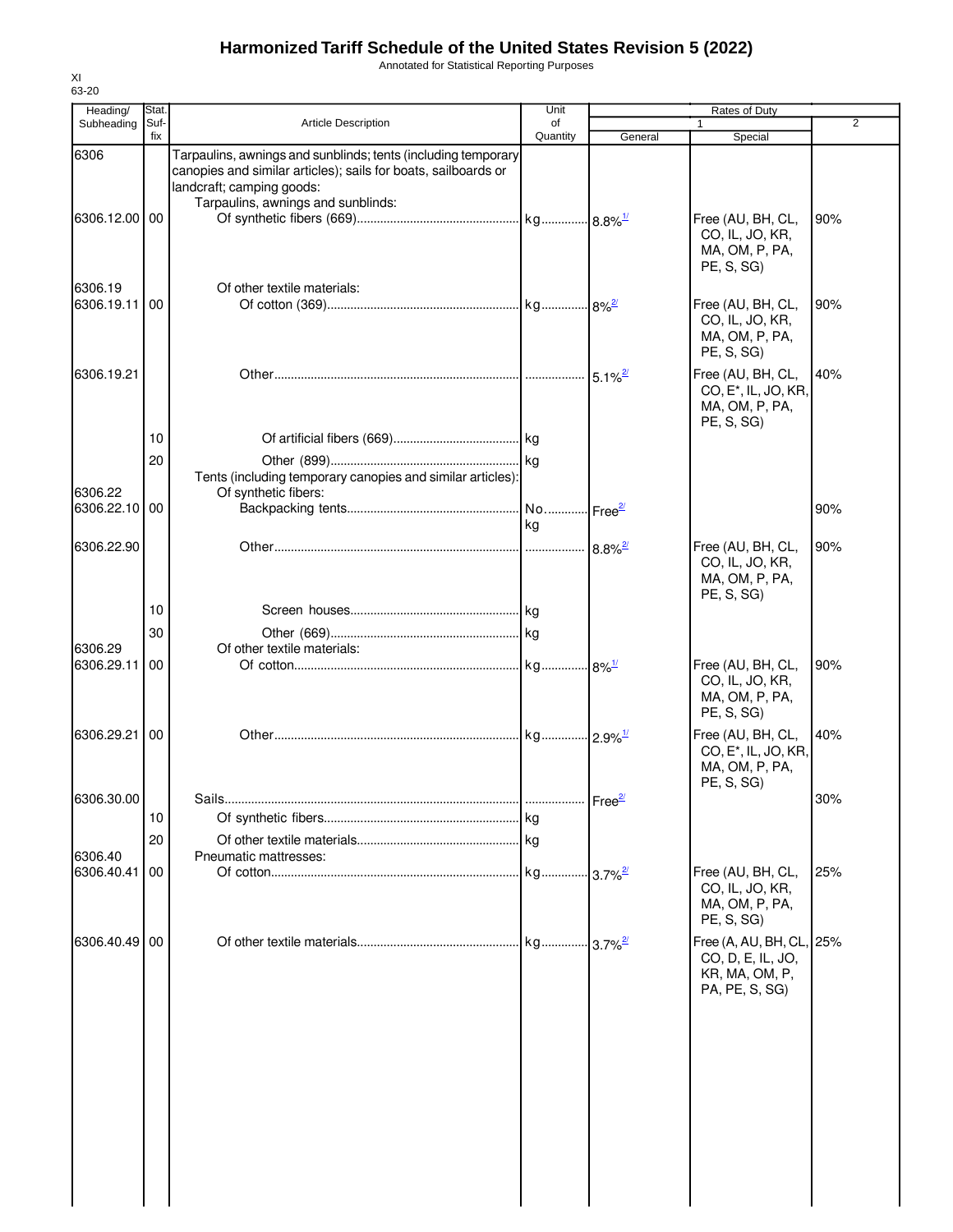Annotated for Statistical Reporting Purposes

| Heading/                      | Stat.       |                                                                                                                                                                               | Unit             |         | Rates of Duty                                                                         |                |
|-------------------------------|-------------|-------------------------------------------------------------------------------------------------------------------------------------------------------------------------------|------------------|---------|---------------------------------------------------------------------------------------|----------------|
| Subheading                    | Suf-<br>fix | <b>Article Description</b>                                                                                                                                                    | of<br>Quantity   | General | 1<br>Special                                                                          | $\overline{2}$ |
| 6306 (con.)<br>6306.90        |             | Tarpaulins, awnings and sunblinds; tents (including temporary<br>canopies and similar articles); sails for boats, sailboards or<br>landcraft; camping goods: (con.)<br>Other: |                  |         |                                                                                       |                |
| 6306.90.10 00                 |             |                                                                                                                                                                               |                  |         | Free (AU, BH, CL,<br>CO, IL, JO, KR,<br>MA, OM, P, PA,<br>PE, S, SG)                  | 40%            |
| 6306.90.50 00                 |             |                                                                                                                                                                               |                  |         | Free (AU, BH, CL,<br>CO, E <sup>*</sup> , IL, JO, KR,<br>MA, OM, P, PA,<br>PE, S, SG) | 78.5%          |
| 6307<br>6307.10<br>6307.10.10 |             | Other made up articles, including dress patterns:<br>Floorcloths, dishcloths, dusters and similar cleaning cloths:<br>Dustcloths, mop cloths and polishing cloths, of         |                  |         | Free (AU, BH, CL,                                                                     | 26.2%          |
|                               | 20          | Bar mops (measuring 46 to 57 centimeters in<br>length and 38 to43 centimeters in width) of terry                                                                              |                  |         | CO, IL, JO, KR,<br>MA, OM, P, PA,<br>PE, S, SG)                                       |                |
|                               | 90          |                                                                                                                                                                               | . No.<br>kg      |         |                                                                                       |                |
| 6307.10.20                    |             | Shop towels dedicated for use in garages, filling                                                                                                                             |                  |         | Free (AU, BH, CL,<br>CO, E <sup>*</sup> , IL, JO, KR,<br>MA, OM, P, PA,<br>PE, S, SG) | 40%            |
|                               | 05          | stations and machine shops:                                                                                                                                                   | No.<br>kg        |         |                                                                                       |                |
|                               | 15          | Dish cloths:                                                                                                                                                                  | No.<br>kg        |         |                                                                                       |                |
|                               | 27<br>28    |                                                                                                                                                                               | No.<br>kg<br>No. |         |                                                                                       |                |
| 6307.20.00 00                 | 30          |                                                                                                                                                                               | kg               |         | Free (AU, BH, CL,<br>CO, E*, IL, JO, KR,<br>MA, OM, P, PA,                            | 78.5%          |
|                               |             |                                                                                                                                                                               |                  |         | PE, S, SG)                                                                            |                |
|                               |             |                                                                                                                                                                               |                  |         |                                                                                       |                |
|                               |             |                                                                                                                                                                               |                  |         |                                                                                       |                |
|                               |             |                                                                                                                                                                               |                  |         |                                                                                       |                |
|                               |             |                                                                                                                                                                               |                  |         |                                                                                       |                |
|                               |             |                                                                                                                                                                               |                  |         |                                                                                       |                |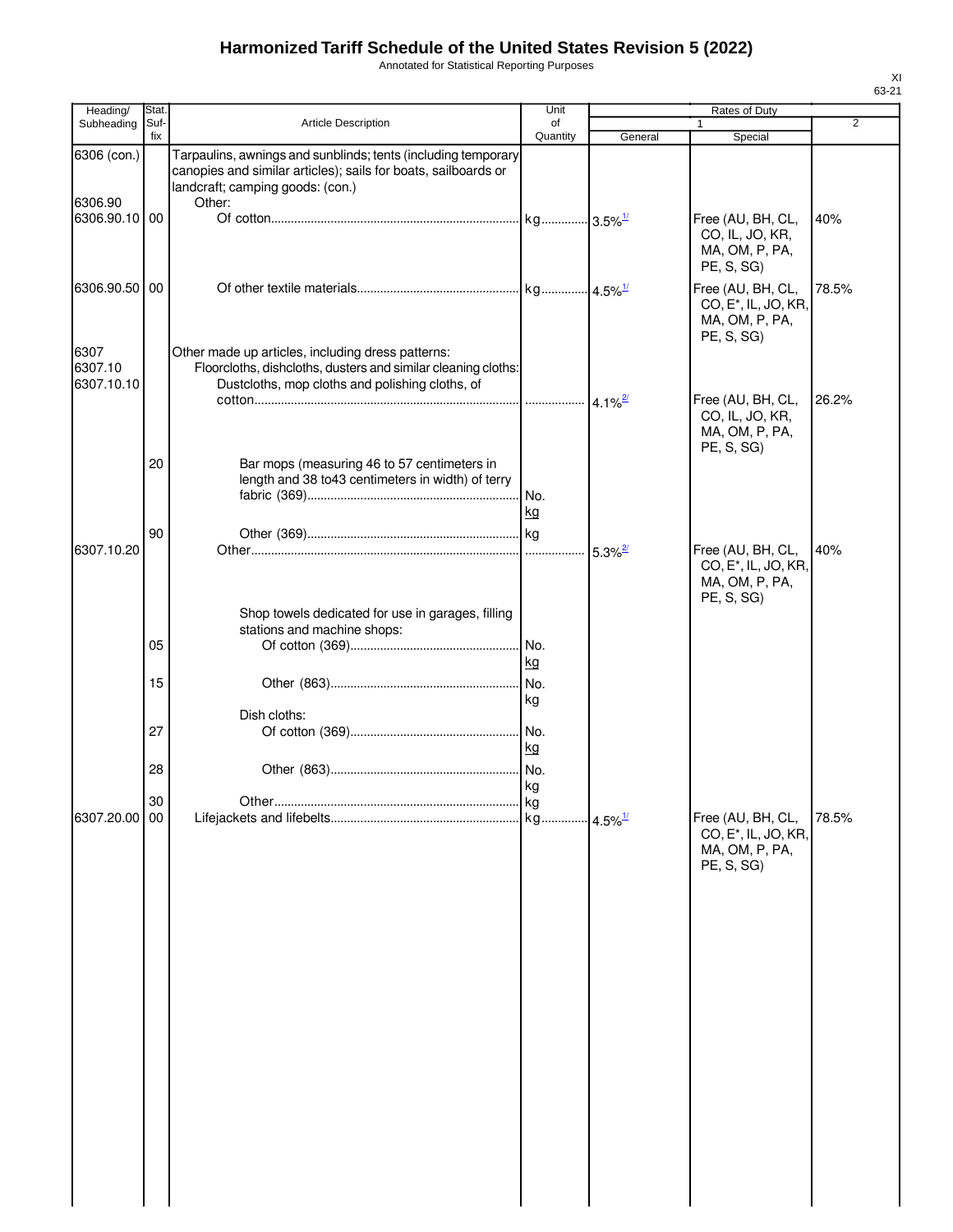Annotated for Statistical Reporting Purposes

| Heading/      | Stat.       |                                                                           | Unit           |                       | Rates of Duty                                                                         |       |
|---------------|-------------|---------------------------------------------------------------------------|----------------|-----------------------|---------------------------------------------------------------------------------------|-------|
| Subheading    | Suf-<br>fix | Article Description                                                       | of<br>Quantity | General               | $\mathbf{1}$<br>Special                                                               | 2     |
| 6307 (con.)   |             | Other made up articles, including dress patterns: (con.)                  |                |                       |                                                                                       |       |
| 6307.90       |             | Other:                                                                    |                |                       |                                                                                       |       |
| 6307.90.30    |             |                                                                           |                | $7.9\%$ <sup>2/</sup> | Free (AU, BH, CL,<br>CO, E <sup>*</sup> , IL, JO, KR,<br>MA, OM, P, PA,<br>PE, S, SG) | 71.5% |
|               | 10          |                                                                           |                |                       |                                                                                       |       |
|               | 20          |                                                                           |                |                       |                                                                                       |       |
| 6307.90.40    |             |                                                                           |                | Free <sup>2/</sup>    |                                                                                       | 65%   |
|               | 10          |                                                                           |                |                       |                                                                                       |       |
|               | 20          |                                                                           |                |                       |                                                                                       |       |
| 6307.90.50    |             | Corset lacings, footwear lacings or similar lacings    Free <sup>2/</sup> |                |                       |                                                                                       | 90%   |
|               | 10          |                                                                           |                |                       |                                                                                       |       |
|               | 20          |                                                                           |                |                       |                                                                                       |       |
| 6307.90.60    |             | Surgical drapes:<br>Of fabric formed on a base of paper or covered or     |                |                       |                                                                                       |       |
|               |             |                                                                           |                |                       |                                                                                       | 26.5% |
|               | 10          |                                                                           |                |                       |                                                                                       |       |
|               | 90          |                                                                           |                |                       |                                                                                       |       |
|               |             | Other:                                                                    |                |                       |                                                                                       |       |
| 6307.90.68 00 |             | Spunlaced or bonded fiber fabric disposable                               |                |                       |                                                                                       |       |
|               |             | surgical drapes of man-made fibers <sup>11</sup> kg Free <sup>2/</sup>    |                |                       |                                                                                       | 78.5% |
| 6307.90.72 00 |             |                                                                           |                |                       | Free (AU, BH, CL,                                                                     | 78.5% |
|               |             |                                                                           |                |                       | CO, E <sup>*</sup> , IL, JO, KR,                                                      |       |
|               |             |                                                                           |                |                       | MA, OM, P, PA,<br>PE, S, SG)                                                          |       |
| 6307.90.75 00 |             |                                                                           |                |                       | Free (AU, BH, CL,                                                                     | 80%   |
|               |             |                                                                           | kg             |                       | CO, E <sup>*</sup> , IL, JO, KR,                                                      |       |
|               |             |                                                                           |                |                       | MA, OM, P, PA,                                                                        |       |
|               |             |                                                                           |                |                       | PE, S, SG)                                                                            |       |
| 6307.90.85 00 |             |                                                                           |                |                       | Free (A*, AU, BH,<br>CL, CO, D, E, IL,                                                | 74%   |
|               |             |                                                                           |                |                       | JO, KR, MA, OM,                                                                       |       |
|               |             |                                                                           |                |                       | P, PA, PE, S, SG)                                                                     |       |
|               |             |                                                                           |                |                       |                                                                                       |       |
|               |             |                                                                           |                |                       |                                                                                       |       |
|               |             |                                                                           |                |                       |                                                                                       |       |
|               |             |                                                                           |                |                       |                                                                                       |       |
|               |             |                                                                           |                |                       |                                                                                       |       |
|               |             |                                                                           |                |                       |                                                                                       |       |
|               |             |                                                                           |                |                       |                                                                                       |       |
|               |             |                                                                           |                |                       |                                                                                       |       |
|               |             |                                                                           |                |                       |                                                                                       |       |
|               |             |                                                                           |                |                       |                                                                                       |       |
|               |             |                                                                           |                |                       |                                                                                       |       |
|               |             |                                                                           |                |                       |                                                                                       |       |
|               |             |                                                                           |                |                       |                                                                                       |       |
|               |             |                                                                           |                |                       |                                                                                       |       |
|               |             |                                                                           |                |                       |                                                                                       |       |
|               |             |                                                                           |                |                       |                                                                                       |       |
|               |             |                                                                           |                |                       |                                                                                       |       |
|               |             |                                                                           |                |                       |                                                                                       |       |
|               |             |                                                                           |                |                       |                                                                                       |       |
|               |             |                                                                           |                |                       |                                                                                       |       |
|               |             |                                                                           |                |                       |                                                                                       |       |
|               |             |                                                                           |                |                       |                                                                                       |       |
|               |             |                                                                           |                |                       |                                                                                       |       |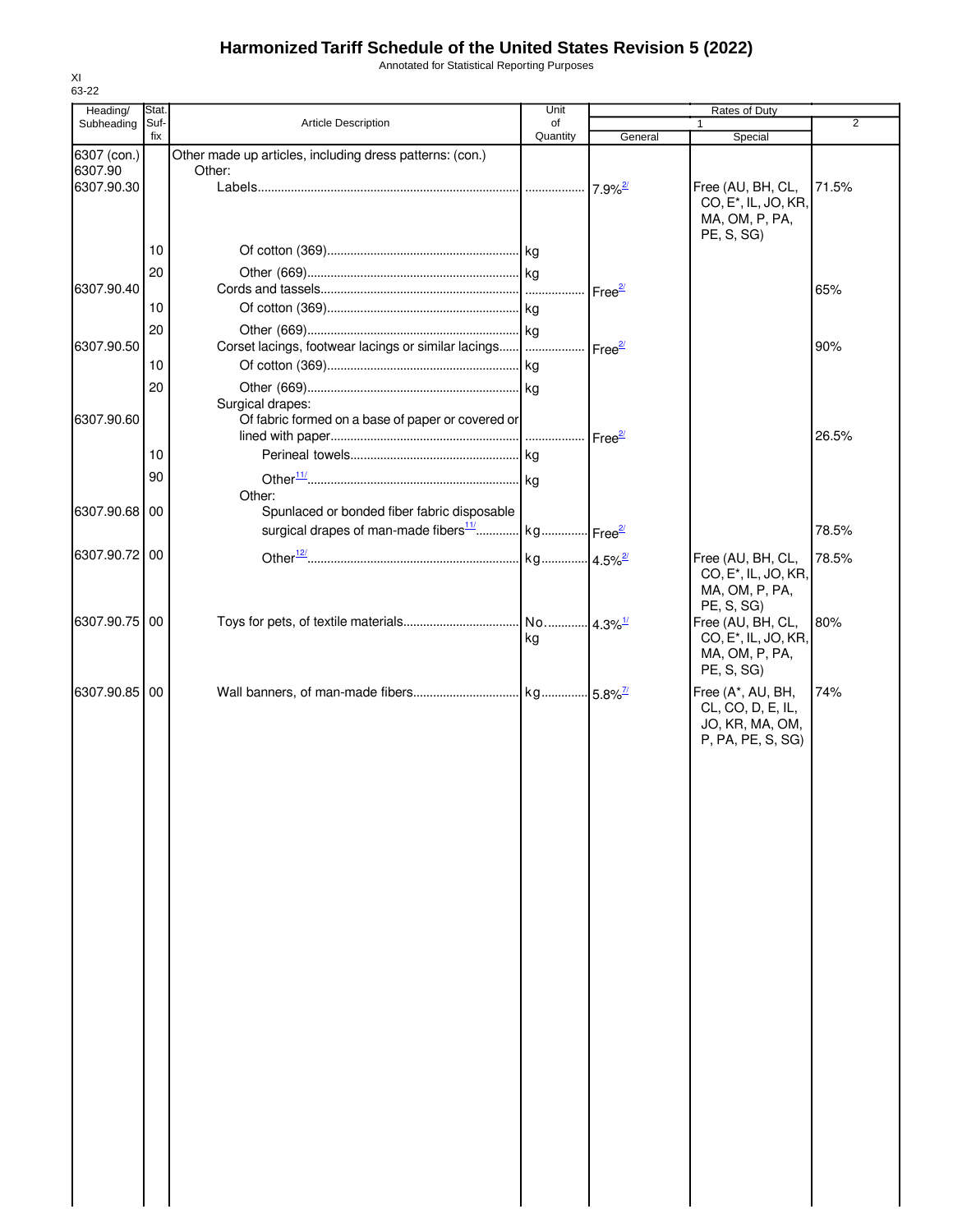Annotated for Statistical Reporting Purposes

| Heading/               | Stat. |                                                                                                                                                                         | Unit      |                     | Rates of Duty                                                                  |                |
|------------------------|-------|-------------------------------------------------------------------------------------------------------------------------------------------------------------------------|-----------|---------------------|--------------------------------------------------------------------------------|----------------|
| Subheading             | Suf-  | Article Description                                                                                                                                                     | of        |                     | 1                                                                              | $\overline{2}$ |
| 6307 (con.)<br>6307.90 | fix   | Other made up articles, including dress patterns: (con.)<br>Other: (con.)                                                                                               | Quantity  | General             | Special                                                                        |                |
| (con.)                 |       |                                                                                                                                                                         |           |                     |                                                                                |                |
| 6307.90.89             |       | Other:<br>Surgical towels; cotton towels of pile or tufted<br>construction; pillow shells, of cotton; shells for<br>quilts, eiderdowns, comforters and similar articles |           |                     |                                                                                |                |
|                        |       |                                                                                                                                                                         | .         | $7\%$ <sup>1/</sup> | Free (AU, B, BH, CL, 40%<br>CO, E <sup>*</sup> , IL, JO, KR,<br>MA, OM, P, PA, |                |
|                        | 10    |                                                                                                                                                                         | kg        |                     | PE, S, SG)                                                                     |                |
|                        | 40    | Cotton towels of pile or tufted construction                                                                                                                            | No.<br>kg |                     |                                                                                |                |
|                        |       |                                                                                                                                                                         |           |                     |                                                                                |                |
|                        | 45    |                                                                                                                                                                         |           |                     |                                                                                |                |
|                        | 50    | Shells for quilts, eiderdowns, comforters and<br>similar articles of cotton:                                                                                            |           |                     |                                                                                |                |
|                        |       |                                                                                                                                                                         |           |                     |                                                                                |                |
|                        | 85    | Other:<br>Containing 85 percent or more by                                                                                                                              |           |                     |                                                                                |                |
|                        |       |                                                                                                                                                                         |           |                     |                                                                                |                |
|                        |       |                                                                                                                                                                         | kg        |                     |                                                                                |                |
|                        | 95    |                                                                                                                                                                         | No.       |                     |                                                                                |                |
|                        |       |                                                                                                                                                                         | kg        |                     |                                                                                |                |
|                        |       |                                                                                                                                                                         |           |                     |                                                                                |                |
|                        |       |                                                                                                                                                                         |           |                     |                                                                                |                |
|                        |       |                                                                                                                                                                         |           |                     |                                                                                |                |
|                        |       |                                                                                                                                                                         |           |                     |                                                                                |                |
|                        |       |                                                                                                                                                                         |           |                     |                                                                                |                |
|                        |       |                                                                                                                                                                         |           |                     |                                                                                |                |
|                        |       |                                                                                                                                                                         |           |                     |                                                                                |                |
|                        |       |                                                                                                                                                                         |           |                     |                                                                                |                |
|                        |       |                                                                                                                                                                         |           |                     |                                                                                |                |
|                        |       |                                                                                                                                                                         |           |                     |                                                                                |                |
|                        |       |                                                                                                                                                                         |           |                     |                                                                                |                |
|                        |       |                                                                                                                                                                         |           |                     |                                                                                |                |
|                        |       |                                                                                                                                                                         |           |                     |                                                                                |                |
|                        |       |                                                                                                                                                                         |           |                     |                                                                                |                |
|                        |       |                                                                                                                                                                         |           |                     |                                                                                |                |
|                        |       |                                                                                                                                                                         |           |                     |                                                                                |                |
|                        |       |                                                                                                                                                                         |           |                     |                                                                                |                |
|                        |       |                                                                                                                                                                         |           |                     |                                                                                |                |
|                        |       |                                                                                                                                                                         |           |                     |                                                                                |                |
|                        |       |                                                                                                                                                                         |           |                     |                                                                                |                |
|                        |       |                                                                                                                                                                         |           |                     |                                                                                |                |
|                        |       |                                                                                                                                                                         |           |                     |                                                                                |                |
|                        |       |                                                                                                                                                                         |           |                     |                                                                                |                |
|                        |       |                                                                                                                                                                         |           |                     |                                                                                |                |
|                        |       |                                                                                                                                                                         |           |                     |                                                                                |                |
|                        |       |                                                                                                                                                                         |           |                     |                                                                                |                |
|                        |       |                                                                                                                                                                         |           |                     |                                                                                |                |
|                        |       |                                                                                                                                                                         |           |                     |                                                                                |                |
|                        |       |                                                                                                                                                                         |           |                     |                                                                                |                |
|                        |       |                                                                                                                                                                         |           |                     |                                                                                |                |
|                        |       |                                                                                                                                                                         |           |                     |                                                                                |                |
|                        |       |                                                                                                                                                                         |           |                     |                                                                                |                |
|                        |       |                                                                                                                                                                         |           |                     |                                                                                |                |
|                        |       |                                                                                                                                                                         |           |                     |                                                                                |                |
|                        |       |                                                                                                                                                                         |           |                     |                                                                                |                |
|                        |       |                                                                                                                                                                         |           |                     |                                                                                |                |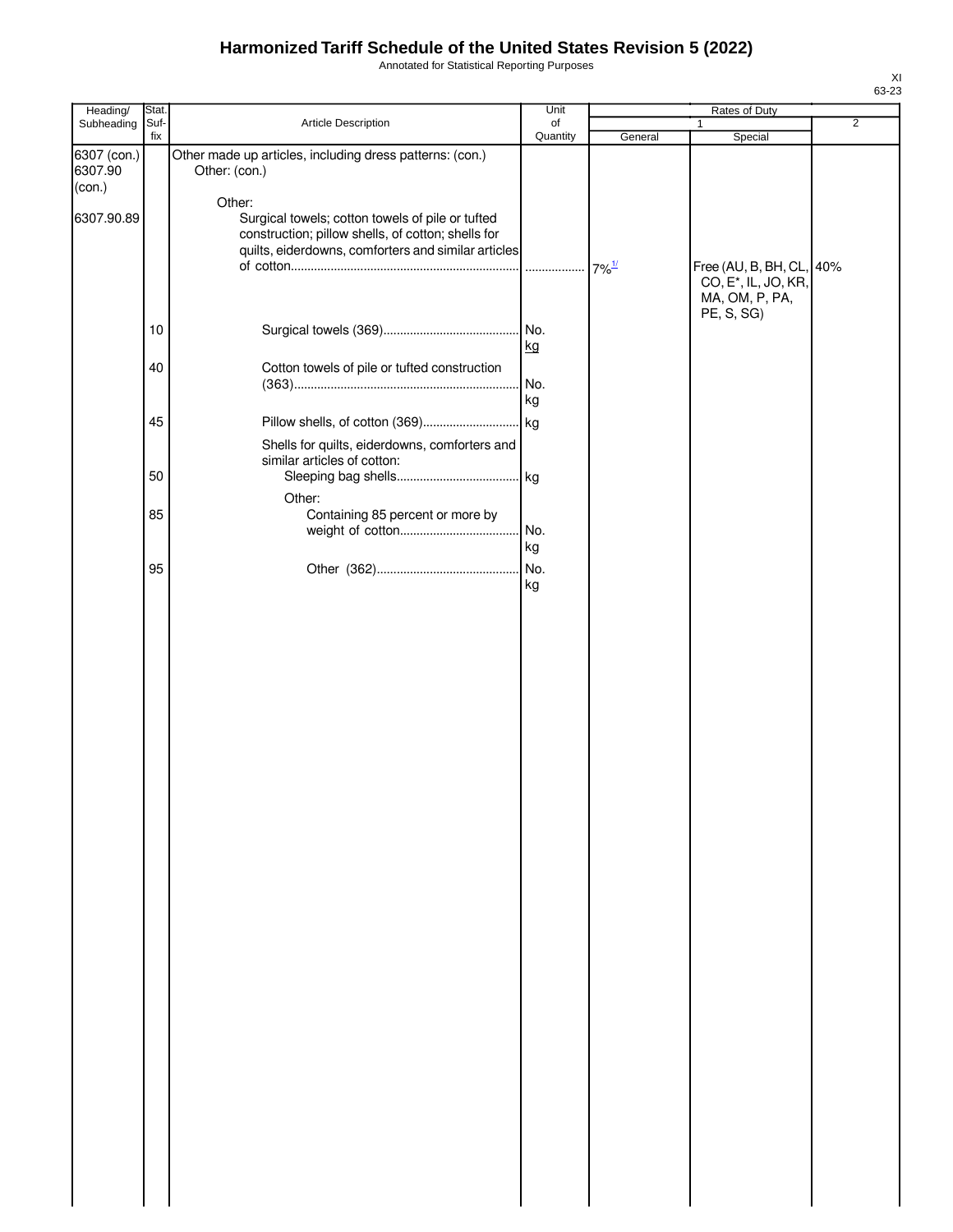Annotated for Statistical Reporting Purposes

| Heading/          | Stat. |                                                                   | Unit       |         | Rates of Duty                                                    |                |
|-------------------|-------|-------------------------------------------------------------------|------------|---------|------------------------------------------------------------------|----------------|
| Subheading        | Suf-  | Article Description                                               | of         |         | $\mathbf{1}$                                                     | $\overline{2}$ |
| 6307 (con.)       | fix   | Other made up articles, including dress patterns: (con.)          | Quantity   | General | Special                                                          |                |
| 6307.90<br>(con.) |       | Other: (con.)                                                     |            |         |                                                                  |                |
|                   |       | Other: (con.)                                                     |            |         |                                                                  |                |
| 6307.90.98        |       |                                                                   |            |         | Free (A*, AU, B, BH, 40%<br>CL, CO, D, E, IL,<br>JO, KR, MA, OM, |                |
|                   |       |                                                                   |            |         | P, PA, PE, S, SG)                                                |                |
|                   |       | National flags:                                                   |            |         |                                                                  |                |
|                   | 25    |                                                                   | No.<br>kg  |         |                                                                  |                |
|                   | 35    |                                                                   | No.<br>kg  |         |                                                                  |                |
|                   |       | Face masks, including respirators without<br>replaceable filters: |            |         |                                                                  |                |
|                   | 45    |                                                                   | No.        |         |                                                                  |                |
|                   | 50    |                                                                   | kg         |         |                                                                  |                |
|                   |       |                                                                   | No.<br>kg  |         |                                                                  |                |
|                   |       | Other face masks:                                                 |            |         |                                                                  |                |
|                   | 70    |                                                                   | No.<br>kg  |         |                                                                  |                |
|                   | 75    |                                                                   | No.        |         |                                                                  |                |
|                   |       |                                                                   | kg         |         |                                                                  |                |
|                   |       | Other:                                                            |            |         |                                                                  |                |
|                   | 82    | Other towels of cotton (369)                                      | .No.<br>kg |         |                                                                  |                |
|                   | 84    | Other towels of man-made fibers (666)                             | No.<br>kg  |         |                                                                  |                |
|                   | 85    | Furniture movers' pads of cotton                                  | No.<br>kg  |         |                                                                  |                |
|                   | 87    | Furniture movers' pads of man-made                                |            |         |                                                                  |                |
|                   |       |                                                                   | No.<br>kg  |         |                                                                  |                |
|                   | 91    |                                                                   | No.<br>kg  |         |                                                                  |                |
|                   |       |                                                                   |            |         |                                                                  |                |
|                   |       |                                                                   |            |         |                                                                  |                |
|                   |       |                                                                   |            |         |                                                                  |                |
|                   |       |                                                                   |            |         |                                                                  |                |
|                   |       |                                                                   |            |         |                                                                  |                |
|                   |       |                                                                   |            |         |                                                                  |                |
|                   |       |                                                                   |            |         |                                                                  |                |
|                   |       |                                                                   |            |         |                                                                  |                |
|                   |       |                                                                   |            |         |                                                                  |                |
|                   |       |                                                                   |            |         |                                                                  |                |
|                   |       |                                                                   |            |         |                                                                  |                |
|                   |       |                                                                   |            |         |                                                                  |                |
|                   |       |                                                                   |            |         |                                                                  |                |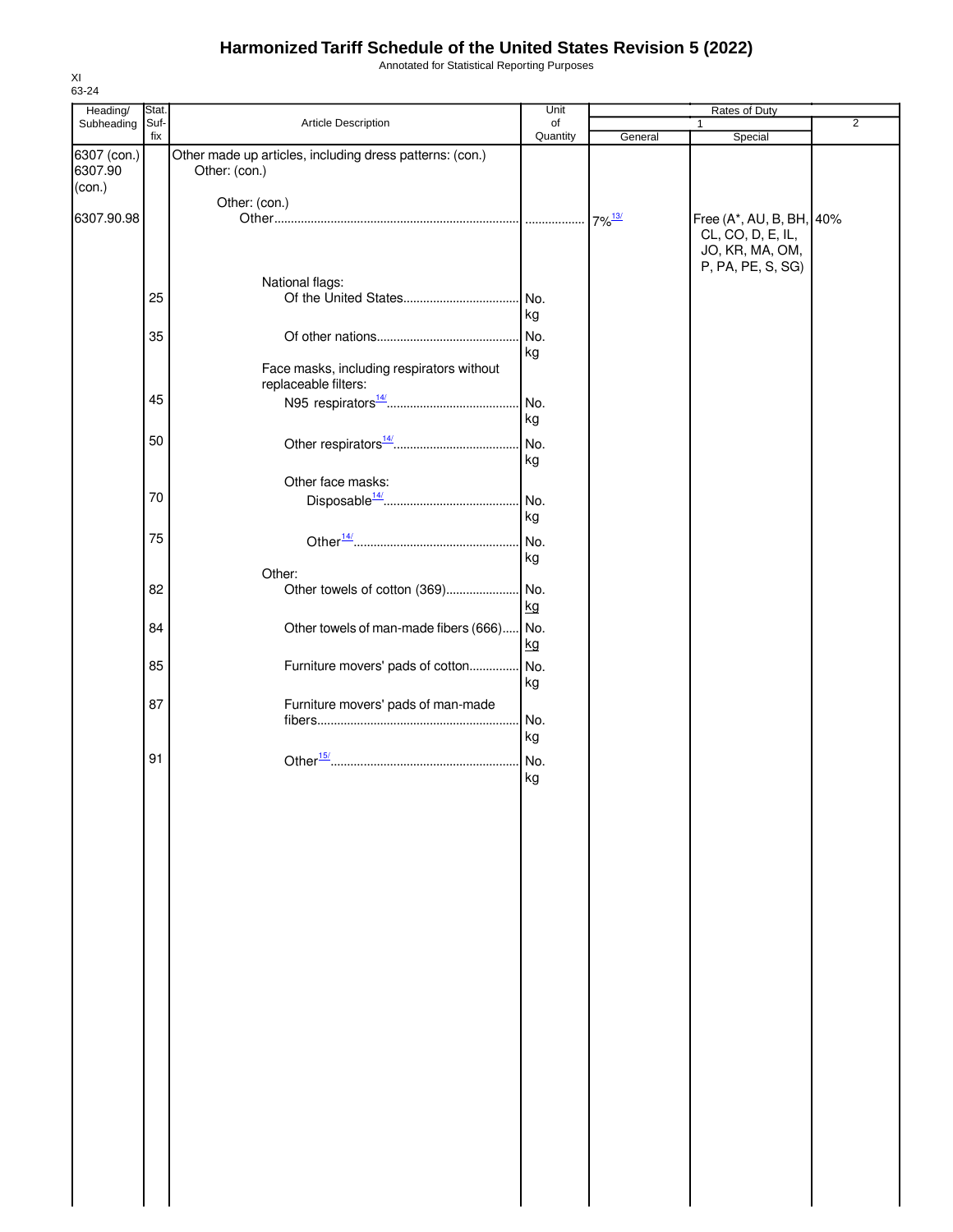Annotated for Statistical Reporting Purposes

| Heading/   | Stat.          |                                                                                                                                   | Unit                         | Rates of Duty |                                                       |                |  |
|------------|----------------|-----------------------------------------------------------------------------------------------------------------------------------|------------------------------|---------------|-------------------------------------------------------|----------------|--|
| Subheading | Suf-<br>fix    | Article Description                                                                                                               | $_{\mathsf{of}}$<br>Quantity |               | $\mathbf{1}$                                          | $\overline{2}$ |  |
| 6308.00.00 |                | II. NEEDLECRAFT SETS<br>Needlecraft sets consisting of woven fabric and yarn, whether                                             |                              | General       | Special                                               |                |  |
|            |                | or not with accessories, for making up into rugs, tapestries,<br>embroidered tablecloths or napkins, or similar textile articles, |                              |               | Free (AU, BH, CL,<br>CO, E <sup>*</sup> , IL, JO, KR, | 55%            |  |
|            | $10$<br>$20\,$ |                                                                                                                                   |                              |               | MA, NP, OM, P,<br>PA, PE, S, SG)                      |                |  |
|            |                |                                                                                                                                   |                              |               |                                                       |                |  |
|            |                |                                                                                                                                   |                              |               |                                                       |                |  |
|            |                |                                                                                                                                   |                              |               |                                                       |                |  |
|            |                |                                                                                                                                   |                              |               |                                                       |                |  |
|            |                |                                                                                                                                   |                              |               |                                                       |                |  |
|            |                |                                                                                                                                   |                              |               |                                                       |                |  |
|            |                |                                                                                                                                   |                              |               |                                                       |                |  |
|            |                |                                                                                                                                   |                              |               |                                                       |                |  |
|            |                |                                                                                                                                   |                              |               |                                                       |                |  |
|            |                |                                                                                                                                   |                              |               |                                                       |                |  |
|            |                |                                                                                                                                   |                              |               |                                                       |                |  |
|            |                |                                                                                                                                   |                              |               |                                                       |                |  |
|            |                |                                                                                                                                   |                              |               |                                                       |                |  |
|            |                |                                                                                                                                   |                              |               |                                                       |                |  |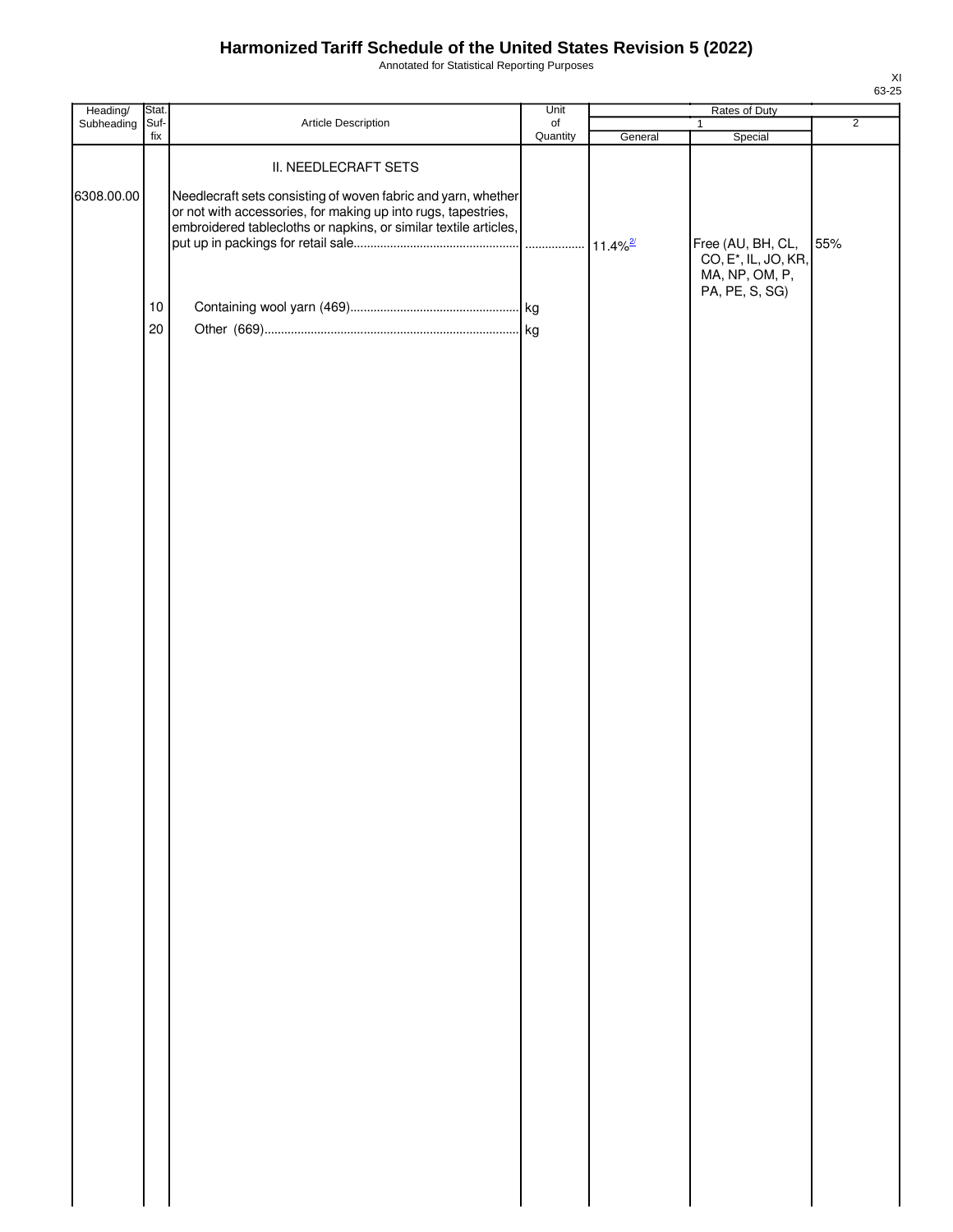Annotated for Statistical Reporting Purposes

| Heading/                 | Stat.       |                                                                                                                                               | Unit           |         | Rates of Duty                                                        |                |  |
|--------------------------|-------------|-----------------------------------------------------------------------------------------------------------------------------------------------|----------------|---------|----------------------------------------------------------------------|----------------|--|
| Subheading               | Suf-<br>fix | Article Description                                                                                                                           | of<br>Quantity | General | 1<br>Special                                                         | $\overline{2}$ |  |
|                          |             | III. WORN CLOTHING AND WORN TEXTILE ARTICLES;<br><b>RAGS</b>                                                                                  |                |         |                                                                      |                |  |
| 6309.00.00               |             |                                                                                                                                               |                |         |                                                                      | 93%            |  |
|                          | 10          |                                                                                                                                               |                |         |                                                                      |                |  |
|                          | 20          |                                                                                                                                               |                |         |                                                                      |                |  |
| 6310                     |             | Used or new rags, scrap twine, cordage, rope and cables, and<br>worn out articles of twine, cordage, rope or cables, of textile<br>materials: |                |         |                                                                      |                |  |
| 6310.10<br>6310.10.10 00 |             | Sorted:                                                                                                                                       |                |         |                                                                      |                |  |
|                          |             |                                                                                                                                               |                |         |                                                                      | 39.7¢/kg       |  |
| 6310.10.20               | 10          |                                                                                                                                               |                |         |                                                                      | 10%            |  |
|                          | 20          |                                                                                                                                               |                |         |                                                                      |                |  |
|                          | 30          |                                                                                                                                               |                |         |                                                                      |                |  |
| 6310.90                  |             | Other:                                                                                                                                        |                |         |                                                                      |                |  |
| 6310.90.10 00            |             |                                                                                                                                               |                |         | Free (AU, BH, CL,<br>CO, IL, JO, KR,<br>MA, OM, P, PA,<br>PE, S, SG) | 39.7¢/kg       |  |
| 6310.90.20 00            |             |                                                                                                                                               |                |         |                                                                      | 10%            |  |
|                          |             |                                                                                                                                               |                |         |                                                                      |                |  |
|                          |             |                                                                                                                                               |                |         |                                                                      |                |  |